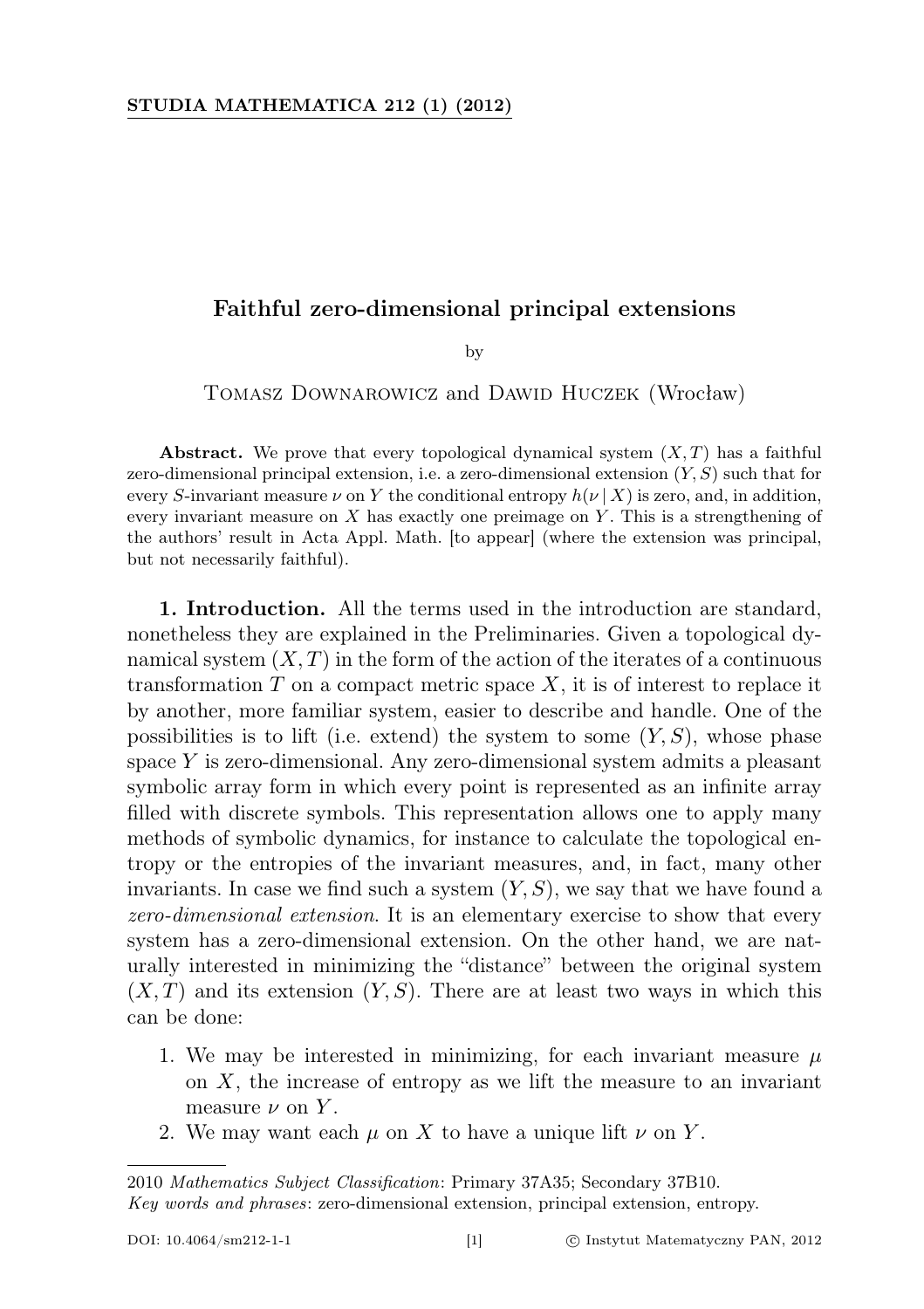The increase of entropy specified in 1 is measured by the conditional dynamical entropy  $h(\nu | X)$ . In case  $\mu$  has finite dynamical entropy, this conditional entropy simply equals the difference  $h(\nu) - h(\mu)$ , but the conditional notation is universal. The best one can get in category 1 is a *principal ex*tension, i.e., such that  $h(\nu | X) = 0$  for every invariant measure  $\nu$  on Y. An extension which satisfies postulate 2 will here be called a *faithful exten*sion.

One may also ask whether there exists an extension that satisfies a stronger version of postulate 2, namely that for each  $\mu$  on X there exist a unique lift  $\nu$  on Y and that  $(Y, \nu, S)$  is measure-theoretically isomorphic to  $(X, \mu, T)$ . Such an extension is called *isomorphic*. Clearly, an isomorphic extension is automatically principal and faithful.

For invertible systems (i.e., such that  $T$  is a homeomorphism) with finite topological entropy and satisfying the additional assumption that it has a nonperiodic minimal factor, the existence of zero-dimensional isomorphic extensions has already been established as a consequence of the deep results in mean dimension theory developed by E. Lindenstrauss and B. Weiss ([\[L-W\]](#page-17-0) and [\[Li\]](#page-17-1)). Every such system satisfies the so-called "small boundary property", which allows one to rather easily construct its zero-dimensional isomorphic extension. If the assumption about the existence of a minimal factor is dropped, the above theory still allows one to easily build a zero-dimensional principal (but not necessarily faithful) extension: It is elementary to see that the direct product with any system of zero topological entropy is a principal extension and that the composition of two principal extensions is a principal extension. Thus, an arbitrary (invertible) system of finite topological entropy is first extended to its direct product with some infinite minimal system of zero topological entropy (for example an irrational rotation of the circle, or an odometer), and since such a product already has a minimal nonperiodic factor, it can be isomorphically extended to a zero-dimensional system.

Lindenstrauss provided examples showing that both assumptions (finite entropy and minimal factor) are essential for the small boundary property ([\[Li\]](#page-17-1)). Thus, for systems with infinite entropy, even those which admit a minimal nonperiodic factor, we cannot hope to prove the existence of an isomorphic zero-dimensional extension.

In [\[D-H\]](#page-17-2) we have shown that a principal zero-dimensional extension can be constructed for any topological dynamical system. However, this extension was almost certainly not faithful, let alone isomorphic. In the present paper we strengthen this result, showing that any topological dynamical system has a faithful, principal zero-dimensional extension. The construction is in fact very similar to the one in [\[D-H\]](#page-17-2) and the constructed extension is essentially the limit of a sequence of block codes.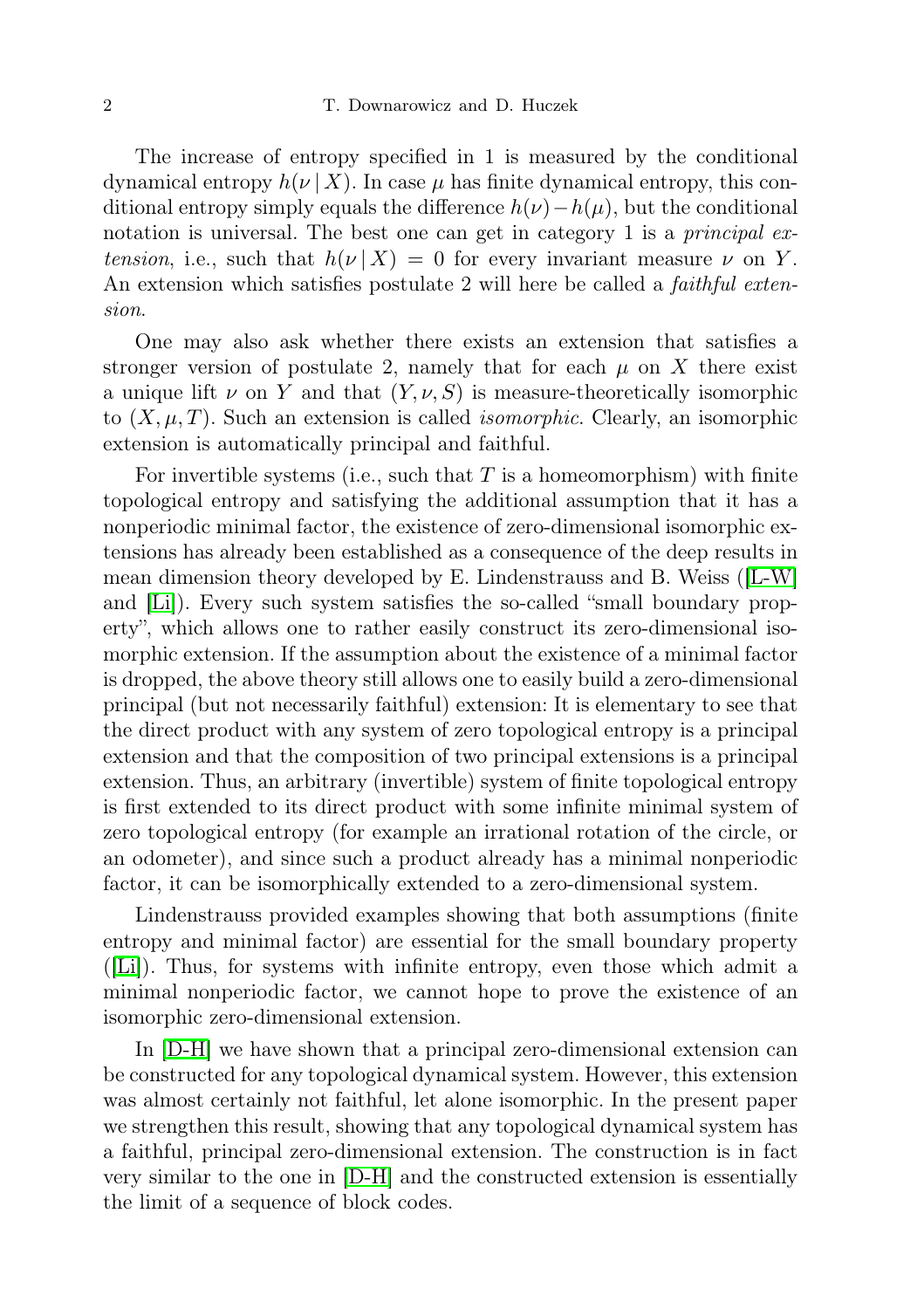Historically, the term principal was probably first used by F. Ledrappier in [\[Le\]](#page-17-3). The construction of a principal extension for systems of finite topological entropy via the mean dimension theory was heavily exploited in [\[B-D\]](#page-17-4) in the theory of symbolic extensions. The detailed description of the passage from the small boundary property to the principal extension can be found in [\[D1\]](#page-17-5) (in earlier papers it is considered more or less obvious and left to the reader).

### 2. Preliminaries

# 2.1. Basic notions

Dynamical systems. Throughout this work a dynamical system will be a triple  $(X, T, \mathbb{S})$ , where X is a compact metric space with metric d, T is a continuous map on X (invertible or not) and  $\mathbb{S} \in \{ \mathbb{Z}, \mathbb{Z}_+ \cup \{0\} \}$  is the index set, depending on whether we consider both the negative and positive iterates of T (i.e. the action of  $\mathbb{Z}$  on X) or only positive ones (i.e. the action of  $\mathbb{Z}_+ \cup \{0\}$  on X)—our final result applies in both cases, but a few details of the proof differ, so we need to be able to make the distinction. For brevity, where the index set or transformation are obvious or irrelevant, we will omit them.

Factors, extensions and conjugacies. A dynamical system  $(X, T, \mathbb{S})$ is a factor of the dynamical system  $(Y, S, \mathbb{S})$  if there exists a continuous map  $\pi$  from Y onto X such that  $T \circ \pi = \pi \circ S$ . In this situation we also say that Y is an extension of X. If the map  $\pi$  is a homeomorphism, we say that X and Y are conjugate.

2.2. Zero-dimensional dynamical systems. A dynamical system  $(Y, S, \mathbb{S})$  is called *zero-dimensional* if Y is a zero-dimensional space, i.e. if it has a base consisting of sets which are both closed and open. A particularly important class of such systems is formed by symbolic systems over an uncountable alphabet which we will call array systems and which are constructed as follows: Let  $\Lambda_k$  be a finite set with discrete topology and let  $Y_{\text{arr}} = \prod_{k=1}^{\infty} A_k^{\mathbb{S}}$  $\frac{8}{k}$ . The points of  $Y_{\text{arr}}$  can be thought of as arrays  $\{y_{k,n}\}_{k>1, n\in\mathbb{S}}$  where  $y_{k,n}\in\Lambda_k$ . With the action of the horizontal shift S (i.e.  $(Sy)_{k,n} = y_{k,n+1}$ , Y<sub>arr</sub> becomes a zero-dimensional dynamical system. An array system is any closed, shift-invariant subset Y of such a  $Y_{\text{arr}}$ .

A  $j \times m$ -rectangle will mean a rectangle of height j and width m, that is, a finite matrix  $C = (C_{k,n}), k = 1, ..., j; n = 0, ..., m-1$ , with  $C_{k,n} \in \Lambda_k$ . Any such rectangle  $C$  can be identified with a cylinder in  $Y$  in the standard way:  $y \in C$  iff  $y_{k,n} = C_{k,n}$ ,  $k = 1, \ldots, j; n = 0, \ldots, m - 1$ .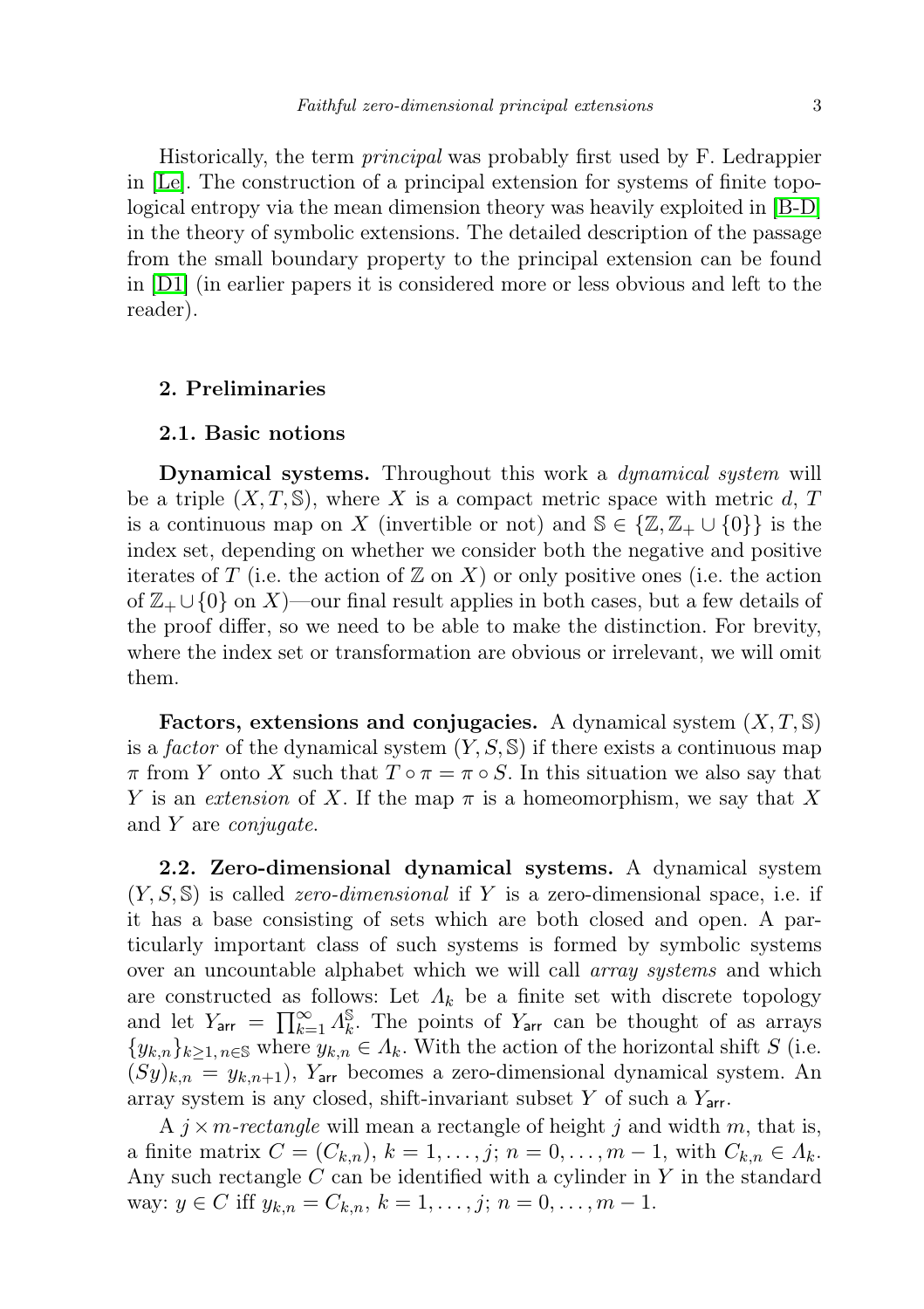2.3. The marker lemma. The following lemma is a standard tool in zero-dimensional dynamics; its proof and several generalizations can be found e.g. in [\[D2\]](#page-17-6).

<span id="page-3-1"></span>LEMMA 2.1. Let  $(X, T, \mathbb{Z})$  be a zero-dimensional topological dynamical system without periodic points. For every  $n \geq 1$  there exists a clopen set F such that:

(1)  $T^{-i}(F)$  are pairwise disjoint for  $i = 0, 1, \ldots, n - 1$ . (2)  $X = \bigcup_{i=-n+1}^{n-1} T^{-i}(F)$ .

**2.4. Invariant measures.** Denote the set of all probability measures on the  $\sigma$ -algebra of Borel subsets of X by  $\mathcal{M}(X)$ . It is a compact, metrizable, convex set. The map T induces on  $\mathcal{M}(X)$  a continuous map (which we also denote by T) by the formula  $(T\mu)(B) = \mu(T^{-1}(B))$  (for Borel sets B). Let  $\mathcal{M}_T(X)$  be the set of all T-invariant probability measures on X, i.e. such that  $T\mu = \mu$ . This is a nonempty, closed and convex subset of  $\mathcal{M}(X)$ . The extreme points of  $\mathcal{M}_T(X)$  are ergodic measures, i.e. the ones for which any invariant set has measure either 0 or 1. We will denote the set of ergodic measures by  $\mathcal{M}_T^e(X)$ .

For a measure  $\mu \in \mathcal{M}(X)$  and  $n \geq 1$  we define

$$
\mathbf{A}_n^T(\mu) = \frac{1}{n}(\mu + T\mu + \dots + T^{n-1}\mu).
$$

For  $x \in X$  the symbol  $\delta_x$  denotes the point mass at x. We will later need the following two facts, both of which are fairly obvious:

FACT 2.2. For any  $n \geq 1$  the set  $\mathcal{M}_T(X)$  is a subset of the closure of the convex hull of the set of measures of the form  $\{A_n^T(\delta_x) : x \in X\}$ .

<span id="page-3-0"></span>FACT 2.3. Let U be an open subset of  $\mathcal{M}(X)$  containing  $\mathcal{M}_T(X)$ . There exists an N such that for any  $n > N$  and any  $x \in X$  the measure  $\mathbf{A}_n^T(\delta_x)$  is in U.

Let  $(Y, S)$  be an array system and let d be a metric consistent with the weak-star topology on  $\mathcal{M}_S(Y)$ . We will make use of the following standard fact:

FACT 2.4. Let  $\mu, \nu \in \mathcal{M}_S(Y)$ . For any  $\varepsilon > 0$  there exist  $\delta > 0$  and  $j, k > 0$  such that if

$$
|\mu(C) - \nu(C)| < \delta
$$

for all  $j \times k$ -rectangles C, then  $d(\mu, \nu) < \varepsilon$ .

2.5. Entropy. We recall the basic definitions and facts relating to entropy of dynamical systems. Let  $(X, T)$  be a dynamical system and let  $\mu \in \mathcal{M}_T(X)$ . For any finite partition A of X into measurable sets we define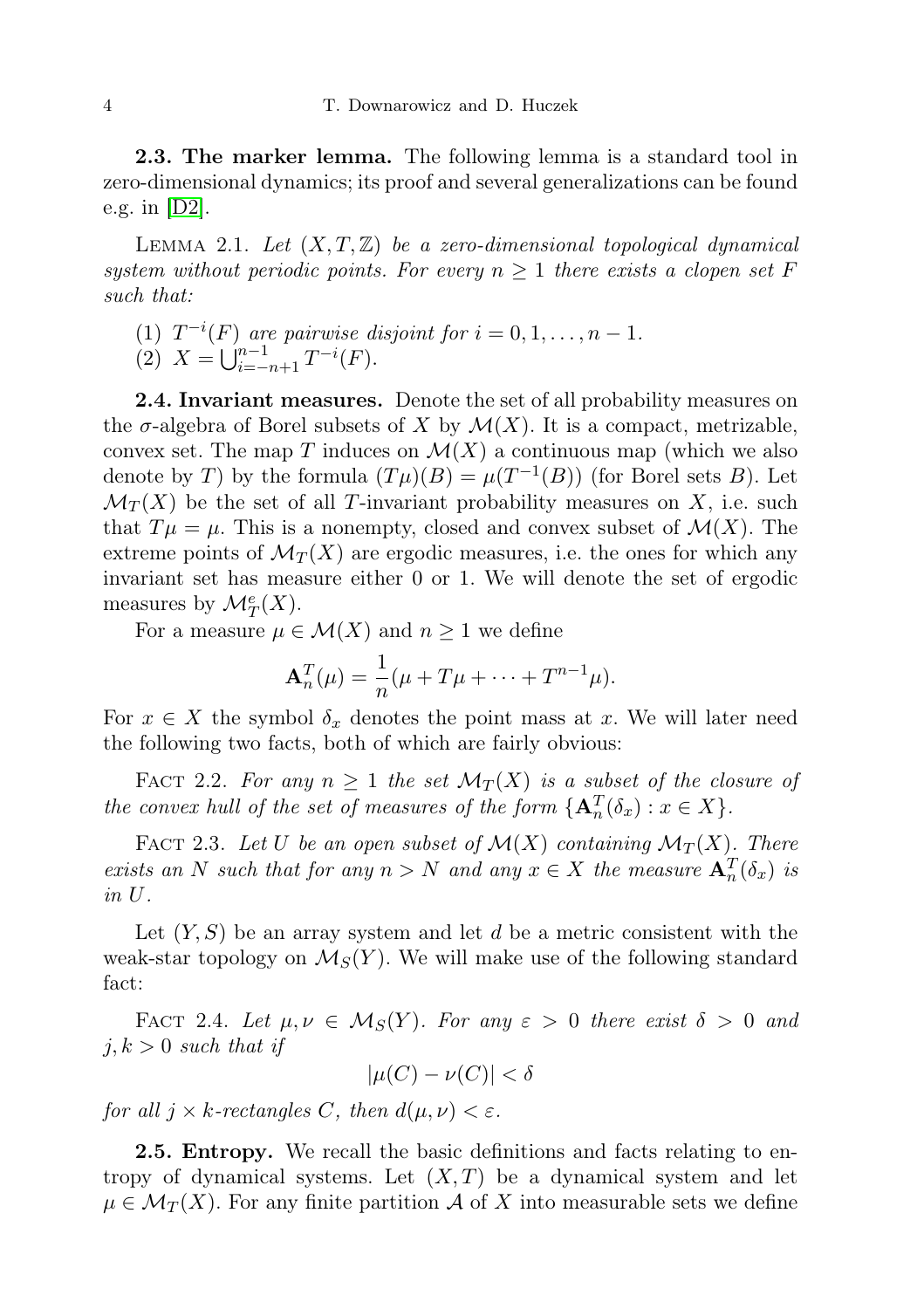the entropy of a partition as

$$
H(\mu, \mathcal{A}) = -\sum_{A \in \mathcal{A}} \mu(A) \ln \mu(A).
$$

We set

$$
H_n(\mu, \mathcal{A}) = \frac{1}{n} H(\mu, \mathcal{A}^n),
$$

where  $\mathcal{A}^n = \bigvee_{j=0}^{n-1} T^{-j}(\mathcal{A})$ . The sequence  $H_n$  is known to converge to its infimum, which allows one to define

$$
h(\mu, \mathcal{A}) = \lim H_n(\mu, \mathcal{A}).
$$

Finally the *entropy of the measure*  $\mu$  is given as

$$
h(\mu) = \sup_{\mathcal{A}} h(\mu, \mathcal{A}),
$$

where the supremum is taken over all finite partitions of  $X$ .

If A and B are two finite partitions of X, then we can define the conditional entropy of  $\mathcal A$  with respect to  $\mathcal B$  as

$$
H(\mu, \mathcal{A} \mid \mathcal{B}) = \sum_{B \in \mathcal{B}} \mu(B) H(\mu_B, \mathcal{A}),
$$

where  $\mu_B(A) \in \mathcal{M}(X)$  is defined by  $\mu_B(A) = \mu(A \mid B)$  for all Borel sets. Then we can proceed to define

$$
H_n(\mu,\mathcal{A} \,|\, \mathcal{B}) = \frac{1}{n} H(\mu,\mathcal{A}^n \,|\, \mathcal{B}^n).
$$

Again, the sequence  $H_n$  is known to converge to its infimum, which allows one to define

$$
h(\mu, \mathcal{A} | \mathcal{B}) = \lim H_n(\mu, \mathcal{A} | \mathcal{B}).
$$

Suppose now that we have a system  $(Y, S)$  that is an extension of  $(X, T)$ by a map  $\pi$ . Let  $\nu$  be an invariant measure on Y. Any partition  $\beta$  of X can be lifted to a partition  $\pi^{-1}B$  of Y. Define

$$
h(\nu, \mathcal{A} \mid X) = \inf_{\mathcal{B}} h(\nu, \mathcal{A} \mid \pi^{-1} \mathcal{B}),
$$

where the infimum is taken over all finite partitions of  $X$ . Finally, define

$$
h(\nu \mid X) = \sup_{\mathcal{A}} h(\nu, \mathcal{A} \mid X),
$$

where once again the supremum is taken over all finite partitions of  $Y$ . If the image  $\pi\nu$  of  $\nu$  by the factor map  $\pi$  has finite entropy, then it is not difficult to see that  $h(\nu | X) = h(\nu) - h(\pi \nu)$ .

We will make use of the following fact.

FACT 2.5. Let Y be an array system and let X be a factor of Y. Let  $\mathcal{R}_k$ be the partition of Y defined by cylinders of height k and length 1. Then for any measure  $\nu$  on Y we have  $h(\nu | X) = \lim_k h(\nu, \mathcal{R}_k | X)$ .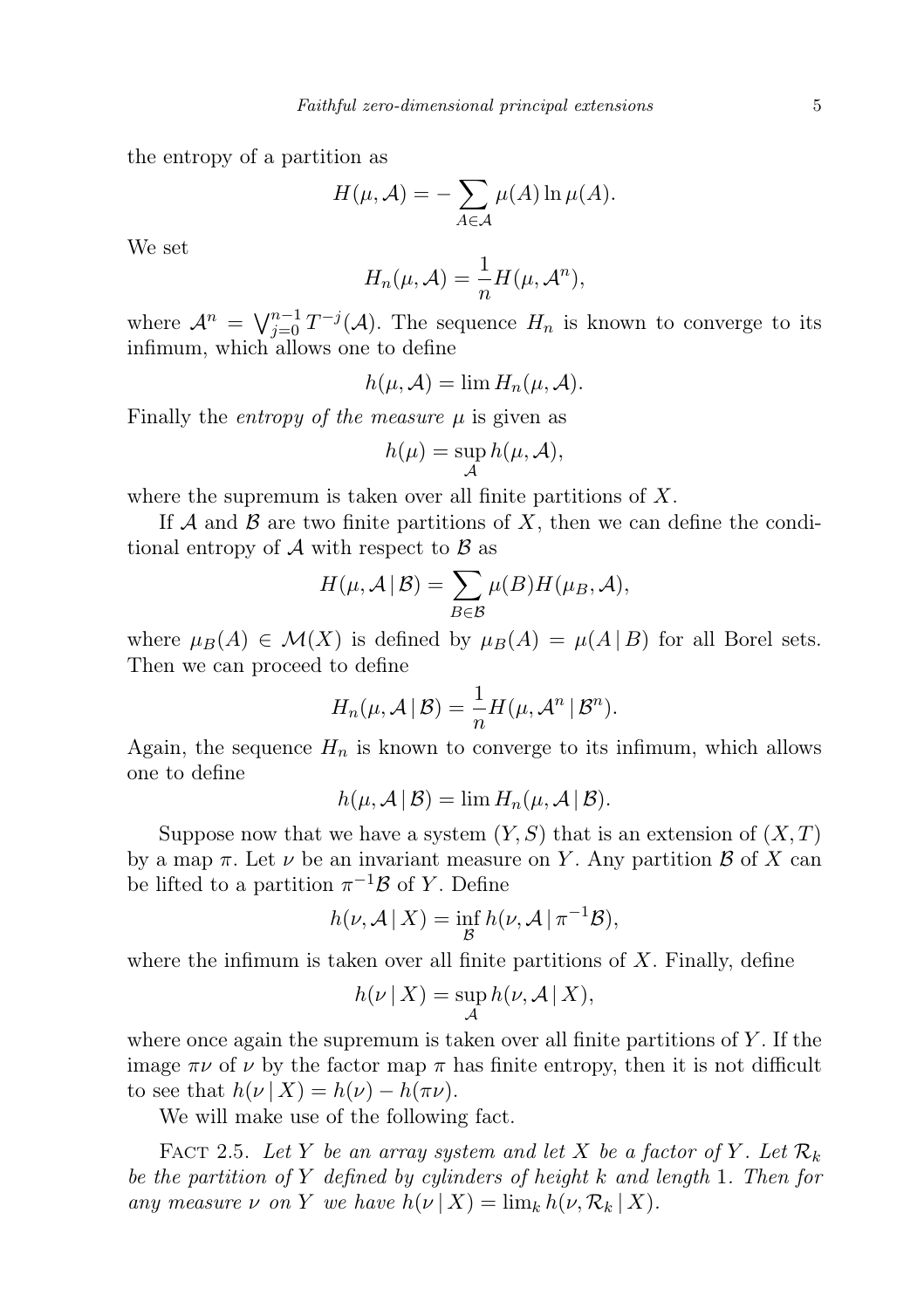To see this, it suffices to observe two facts. Firstly, the family  $\{\mathcal{R}_k\}$  together with its images under iterates of S generates the Borel  $\sigma$ -algebra on Y. Secondly, if  $j < k$  then  $\mathcal{R}_j \prec \mathcal{R}_k$ , and therefore  $h(\nu, \mathcal{R}_j | X) < h(\nu, \mathcal{R}_k | X)$ . We recall the key definition from the Introduction:

DEFINITION 2.6. Suppose a dynamical system  $(Y, S)$  is an extension of the system  $(X, T)$  via the map  $\pi$ . Then  $(Y, S)$  is a principal extension if  $h(\nu | X) = 0$  for every  $\nu \in \mathcal{M}_S(Y)$ .

If  $(X, T)$  has finite topological entropy, then by the variational principle,  $\pi\nu$  has finite entropy for each  $\nu$  in  $\mathcal{M}_S(Y)$ , so the extension is principal if and only if  $h(\nu) = h(\pi \nu)$  for each  $\nu$ . In particular  $(Y, S)$  has the same topological entropy as  $(X, T)$  (this also holds in the case of infinite entropy).

2.6. Continuity of entropy functions. In the main proof we will consider entropy as a function of the measure, and we will need several basic facts about the continuity of this function which we state without proof. First of all:

FACT 2.7. The function  $\mu \mapsto \mu(A)$  on  $\mathcal{M}(X)$  is upper semicontinuous if A is closed, and lower semicontinuous if A is open.

Since  $\mu(\text{Int}(A)) \leq \mu(A) \leq \mu(\overline{A})$  and the three are equal if the boundary of A has measure 0, we have the following:

FACT 2.8. The function  $\mu \mapsto \mu(A)$  on  $\mathcal{M}(X)$  is continuous at every  $\mu$ such that  $\mu(\partial A) = 0$ .

Using the fact that the limit defining  $h(\mu, \mathcal{A} | \mathcal{B})$  is also the infimum, we easily arrive at the following:

FACT 2.9. For any finite partitions  $\mathcal{A}, \mathcal{B}$  of X the function  $\mu \mapsto h(\mu, \mathcal{A} | \mathcal{B})$ on  $\mathcal{M}_T(X)$  is upper semicontinuous at every  $\mu$  such that  $\mu(\partial A) = 0$  for every  $A \in \mathcal{A}$  and  $\mu(\partial B) = 0$  for every  $B \in \mathcal{B}$ .

Finally:

<span id="page-5-0"></span>FACT 2.10. If  $(Y, S)$  is an extension of  $(X, T)$  and A is a finite partition of Y, then the function  $\mu \mapsto h(\mu, \mathcal{A} | X)$  on  $\mathcal{M}_S(Y)$  is upper semicontinuous at every  $\mu$  such that  $\mu(\partial A) = 0$  for every  $A \in \mathcal{A}$ .

To observe that, note that  $h(\mu, \mathcal{A} | X)$  is the infimum of any sequence  $h(\mu, \mathcal{A} | \mathcal{B}_n)$ , provided that the diameter of the largest set in  $\mathcal{B}_n$  tends to 0. Since we can construct partitions into sets of arbitrarily small diameter that all have boundaries whose measure  $\mu$  is 0, Fact [2.10](#page-5-0) now follows.

#### 3. The main result

<span id="page-5-1"></span>THEOREM 3.1. Every topological dynamical system has a zero-dimensional extension which is principal and faithful.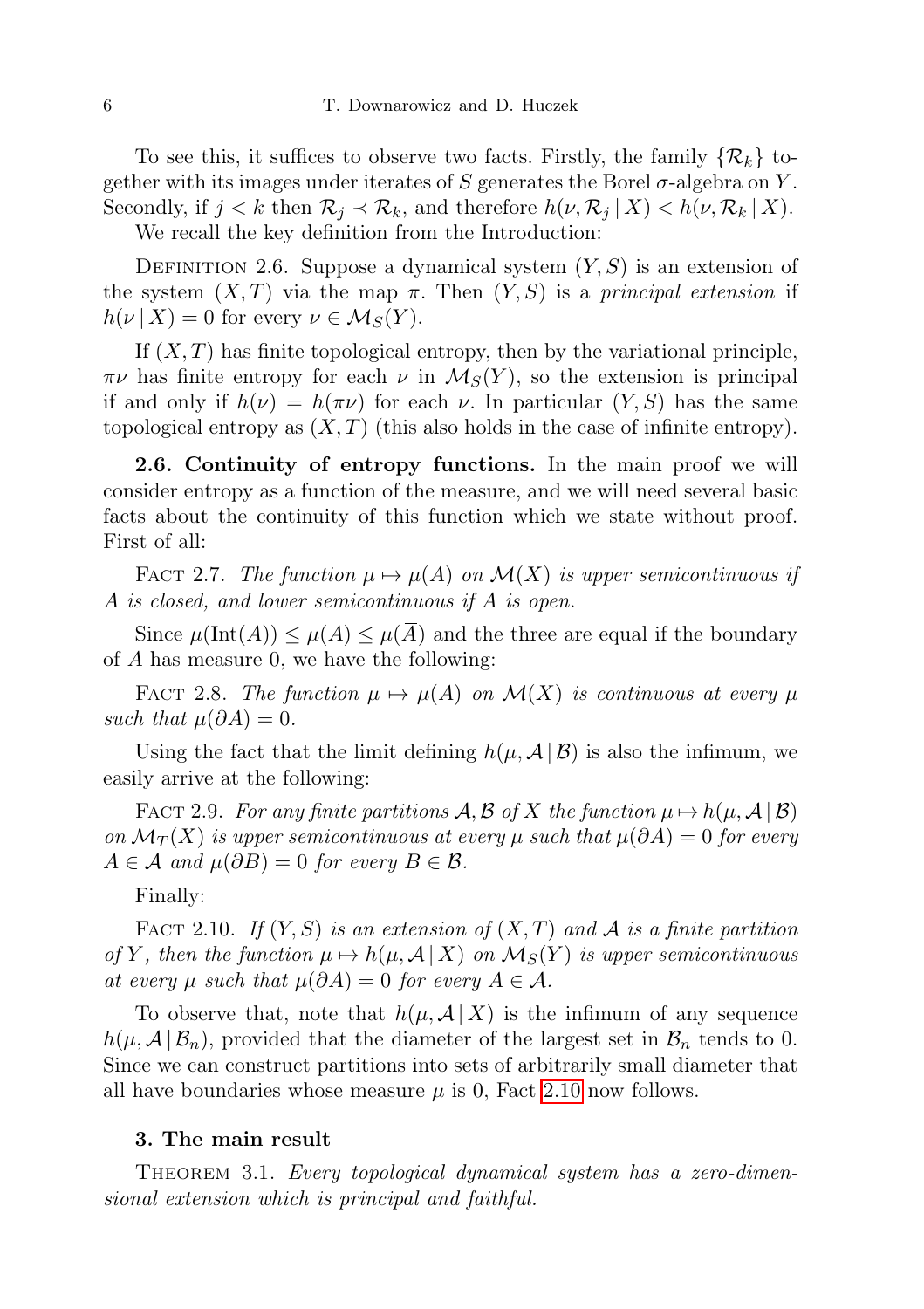REMARK 3.2. Moreover, the extension we construct has no periodic points.

The proof of Theorem [3.1](#page-5-1) will occupy the remainder of this section.

Let  $(X, T, \mathbb{S})$  denote the dynamical system for which we will be constructing the desired extension. Without loss of generality we can assume that  $T$ is invertible. Indeed, if  $T$  is surjective, we can simply replace the system by its natural extension (which is principal and faithful). If  $T$  is not surjective, we can replace  $X$  by the set

$$
X' = (X \times \mathbb{Z}_+) \cup \{\infty\}
$$

and define a metric  $d'$  on it as follows (with the original metric on  $X$  denoted by  $d$ :

$$
d'((x_1, n_1), (x_2, n_2)) = \left| \frac{1}{n_1} - \frac{1}{n_2} \right| \quad \text{if } n_1 \neq n_2,
$$
  

$$
d'((x_1, n), (x_2, n)) = \frac{1}{n} d(x_1, x_2),
$$
  

$$
d'((x, n), \infty) = \frac{1}{n}.
$$

In other words,  $X'$  can be seen as infinitely many copies of  $X$  arranged in a sequence and shrinking to a single point. Now, we define the action  $T'$  on  $X'$  as follows:

$$
T'(\infty) = \infty,
$$
  
\n
$$
T'(x, n) = (x, n - 1) \quad \text{if } n > 1,
$$
  
\n
$$
T'(x, 1) = (Tx, 1).
$$

Now  $T'$  is surjective on  $X'$ , and, with the exception of the measure concentrated on the fixed point  $\infty$ , all T'-invariant measures are supported by the set  $X \times \{1\}$ , so they are the same as the original measures on X. The system  $(X', T', \mathbb{S})$  has a natural extension. If we now construct a faithful zero-dimensional principal extension of  $(X', T', \mathbb{S})$  (via the natural extension), then the system on the preimage of  $X \times \{1\}$  will be a faithful zerodimensional principal extension of  $(X, T, \mathbb{S})$ . Therefore, from now on we will assume that  $T$  is invertible.

Let I denote the one-dimensional torus, i.e. the interval  $[0, 1]$  with the endpoints identified, and let  $\lambda$  be the Lebesgue measure on I. Any continuous function  $f: X \to [0,1]$  induces a partition  $\mathcal{A}_f$  of  $X \times I$  into two sets:  $\{(x,t): 0 \le t < f(x)\}\$ and  $\{(x,t): f(x) \le t < 1\}$  (i.e. the sets of points below and above the graph of  $f$ ). For a family  $\mathcal F$  of continuous functions we denote by  $\mathcal{A}_{\mathcal{F}}$  the partition  $\bigvee_{f\in\mathcal{F}}\mathcal{A}_{f}$ . Two useful observations are that  $\mathcal{A}_{\mathcal{F}\cup\mathcal{G}} = \mathcal{A}_{\mathcal{F}} \vee \mathcal{A}_{\mathcal{G}}$  and that  $\mathcal{F} \subset \mathcal{G}$  implies  $\mathcal{A}_{\mathcal{F}} \prec \mathcal{A}_{\mathcal{G}}$ .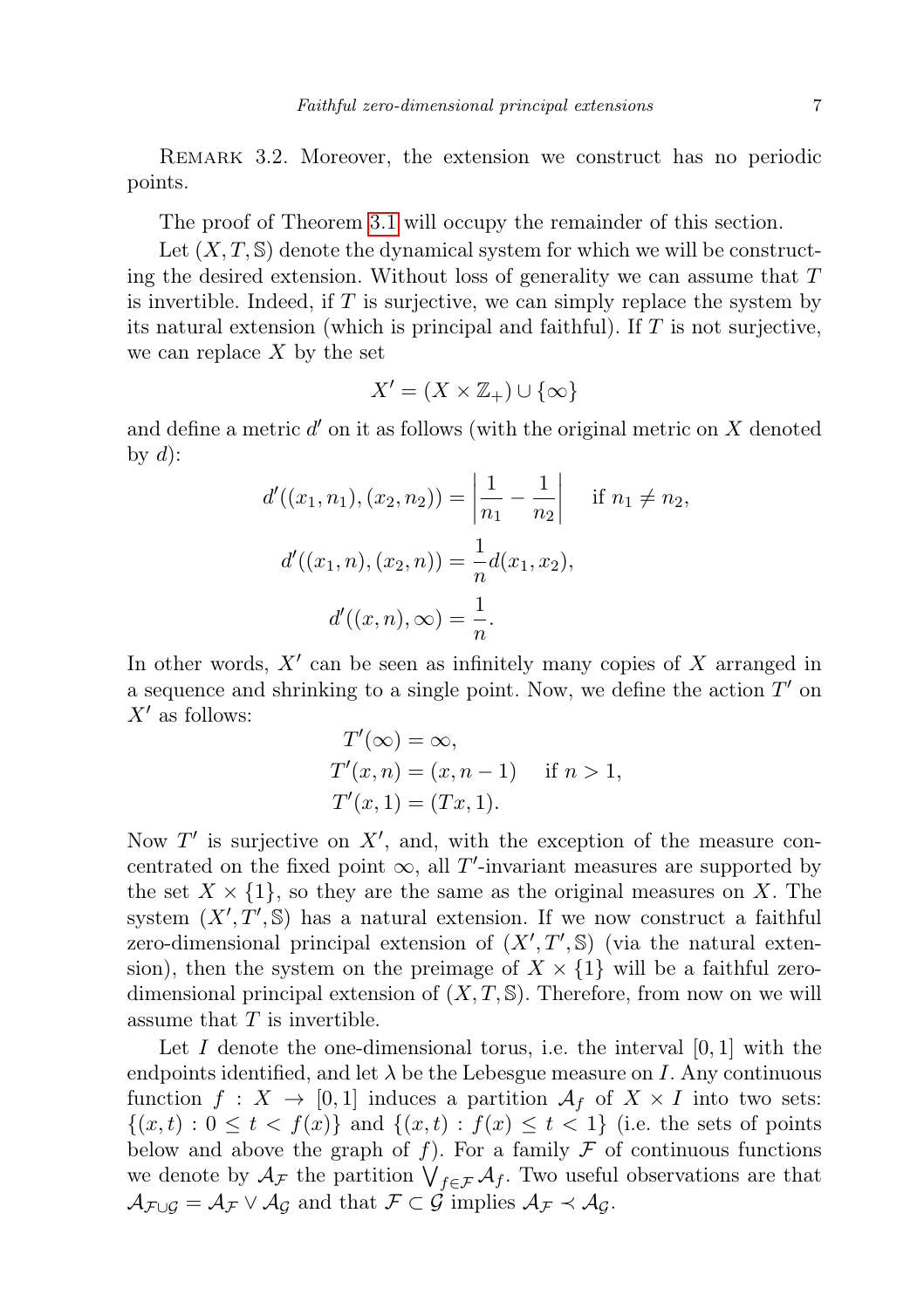Let  $R_0$  be some irrational rotation of I, chosen completely arbitrarily but fixed throughout this paper. Let  $\mathcal{A}_i$  be a sequence of partitions of  $X \times I$ , each of which is induced by a finite family of continuous functions  $\mathcal{F}_i$  such that  $\mathcal{F}_i \subset \mathcal{F}_{i+1}$ . Let  $\eta_i$  be the diameter of the largest set in  $\mathcal{A}_i$  (in the product metric on  $X \times I$ ). We will require that  $2\eta_{i+1} < \eta_i$  (which obviously implies that the  $\eta_j$  tend to 0). We will also demand that  $(T \times R_0)^{-1}(\mathcal{A}_j)$   $\vee$  $\mathcal{A}_j \vee (T \times R_0) \mathcal{A}_j \prec \mathcal{A}_{j+1}.$ 

Let  $\pi^{(1)}$  denote the projection of  $X \times I$  onto X. Consider the space of all formal arrays  $y = y_{j,n}$   $(j \geq 1, n \in \mathbb{S})$  such that  $y_{j,n} \in A_j$  (we treat each finite partition  $A_j$  as the alphabet in row j). For an array y define the sets  $K_{j,n}(y) = \{x \in X : d(x, \pi^{(1)}(y_{j,n})) \leq \eta_j\}.$  ( $K_{j,n}(y)$  is the  $\eta_j$ -neighborhood of the projection onto X of the cell of  $\mathcal{A}_{\mathcal{F}_j}$  appearing as a symbol in y at position  $(j, n)$ . An array y will be said to satisfy the *column condition* if for each *n* the sequence  $K_{j,n}(y)$  is descending (as *j* increases). Since the diameter of  $K_{j,n}(y)$  tends to 0 as  $j \to \infty$ , the column condition implies that the intersection  $\bigcap_{j=0}^{\infty} K_{j,n}(y)$  is a single point in X which we will denote by  $x_n(y)$ . Note that  $x_n(y)$  is within  $\eta_j$  of each set  $\pi^{(1)}(y_{j,n})$ —a fact that will be useful later.

Now, let  $Y_{\text{col}}$  be the space of all arrays y satisfying the column condition with the additional requirement that  $x_{n+1}(y) = T(x_n(y))$ . It is easy to see that  $Y_{\text{col}}$  is nonempty, and with the action of the horizontal shift S, it forms a continuous extension of  $(X, T)$ , where the factor map is  $\pi_X(y) = x_0(y)$  (by which we mean  $x_n(y)$  for  $n = 0$ . We will construct the desired faithful zerodimensional principal extension,  $Y$ , as a subsystem of  $Y_{\text{col}}$  which will in some sense be the limit of an auxiliary sequence of (disjoint) mutually conjugate subsystems  $Y_k \subset Y_{\text{col}}$ . We will define  $Y_k$  inductively, by constructing certain maps  $\Phi_k : Y_{k-1} \to Y_k$  (in fact these maps will be block codes defined on rectangles of some order). The main goal will be to ensure that for any  $k$ and all  $k' > k$  the set  $\mathcal{M}_S(Y_{k'})$  is contained in an open set  $\mathcal{U}_k \subset \mathcal{M}_S(Y_{\text{col}})$ , where the sequence  $\{\mathcal{U}_k\}$  (which we will also define inductively) has the following properties:

- U1.  $\mathcal{U}_{k+1} \subset \mathcal{U}_k$ .
- U2. For any  $k > 0$  and any measure  $\nu \in \mathcal{U}_k$  we have  $h(\nu, \mathcal{R}_k | X) < \varepsilon_k$ (where, recall,  $\mathcal{R}_k$  is the partition defined by cylinders of height k and length 1).
- U3. For any  $k > 0$  and any two measures  $\nu_1, \nu_2 \in \mathcal{U}_k$  the condition  $\pi_X(\nu_1) = \pi_X(\nu_2)$  implies that  $d^*(\nu_1, \nu_2) < \varepsilon_k$ , where  $d^*$  is a metric on  $\mathcal{M}_S(Y_{\text{col}})$  consistent with the weak-star topology.
- U4. For any  $k > 0$ ,  $\mathcal{U}_k$  contains no periodic measures of period less than k.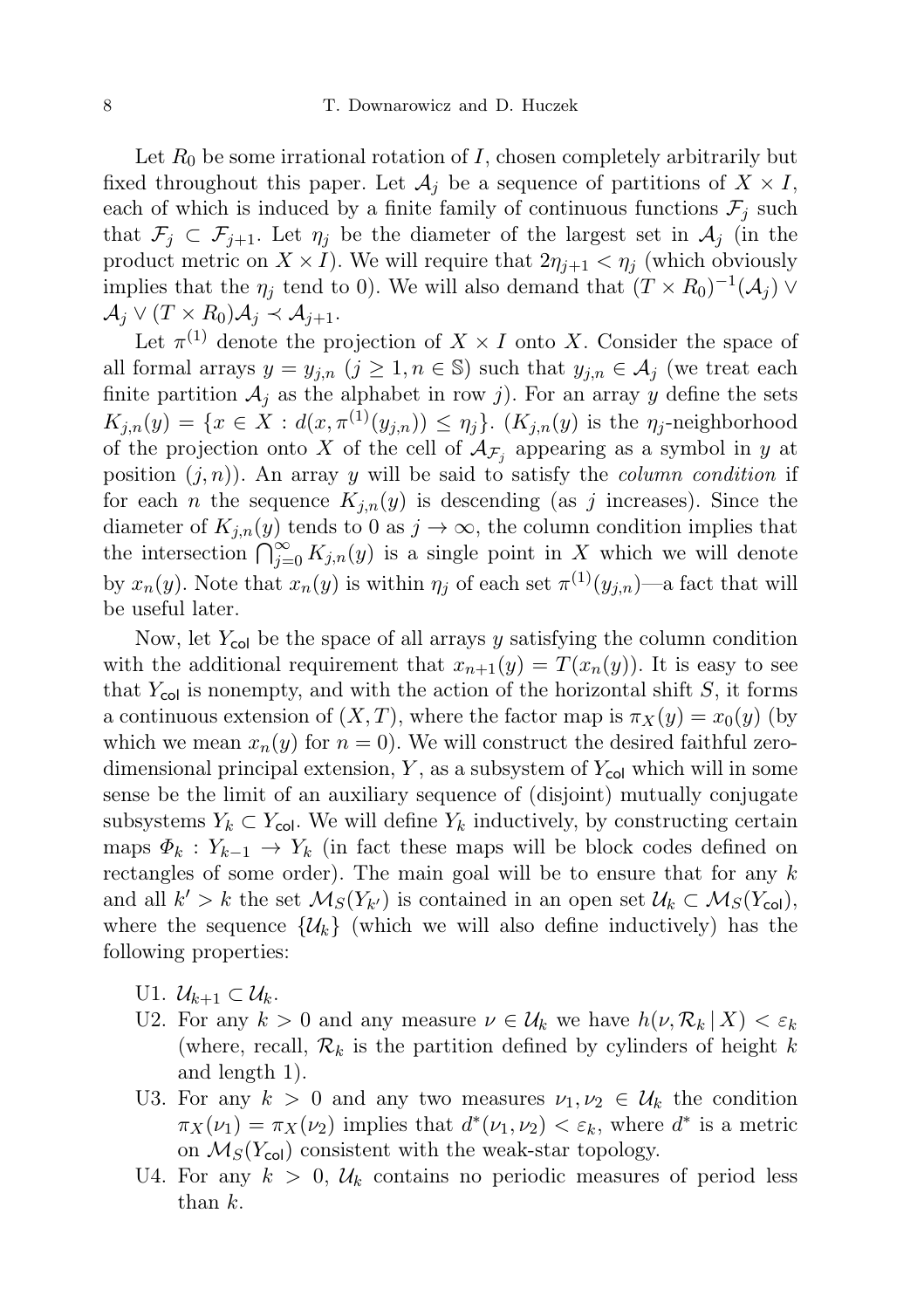To begin, let  $Y_0$  be the closure of the set of array-names of points in  $X \times I$ under the action of  $T \times R_0$  with respect to the partitions  $A_j$ . In other words,  $Y_0$  is the closure of the set of all points  $y \in Y_{\text{col}}$  such that for some pair  $(x,t) \in X \times I$  and for any j and n we have  $(T^n x, R_0^n t) \in y_{j,n}$ . By a standard argument,  $Y_0$  is an extension of  $X \times I$  (we will denote the corresponding map by  $\pi_0$ ) as well as of X itself, and the following diagram commutes:



Let  $\mathcal{U}_0$  be all of  $\mathcal{M}_S(Y_{\text{col}})$  (all our requirements on  $\mathcal{U}_k$  only apply to the case  $k > 0$ ).

There are two important observations to be made here: Firstly, the only points in  $X \times I$  that have multiple preimages under  $\pi_0$  are the ones whose orbits enter the graph of a function from some  $\mathcal{F}_i$  (we are using the fact that the graphs of continuous functions are closed). The product measure  $\mu \times \lambda$ of the graph of any function is 0 (recall that  $\lambda$  denotes the Lebesgue measure on the circle). Therefore whenever  $\nu$  is a measure on  $Y_0$  that factors onto a measure  $\mu \times \lambda$  on  $X \times I$ , then the set of points in  $X \times I$  with multiple preimages under  $\pi_0$  has zero  $\mu \times \lambda$  measure. This implies that the measure-theoretic systems  $(Y_0, S, \nu)$  and  $(X \times I, T \times R_0, \mu \times \lambda)$  are isomorphic and  $\nu$  is a unique preimage of  $\mu \times \lambda$ . Secondly, any  $j \times n$ -rectangle in  $Y_0$  is associated with a unique cell of  $\mathcal{A}_{j}^{n}$ , whose closure is the image (under  $\pi_{0}$ ) of this rectangle.

We will now proceed to create the systems  $Y_k$ , requiring them to have the following properties:

- Y1. For each k,  $\mathcal{M}_S(Y_k) \subset \mathcal{U}_k$ .
- Y2. For each k,  $Y_k = \Phi_k(Y_{k-1})$ , where  $\Phi_k$  is a conjugacy, and there exists an increasing sequence  $j_k$  such that  $\Phi_k$  leaves the rows with indices greater than or equal to  $j_k$  unchanged.

Observe that property Y2 ensures that the diagram

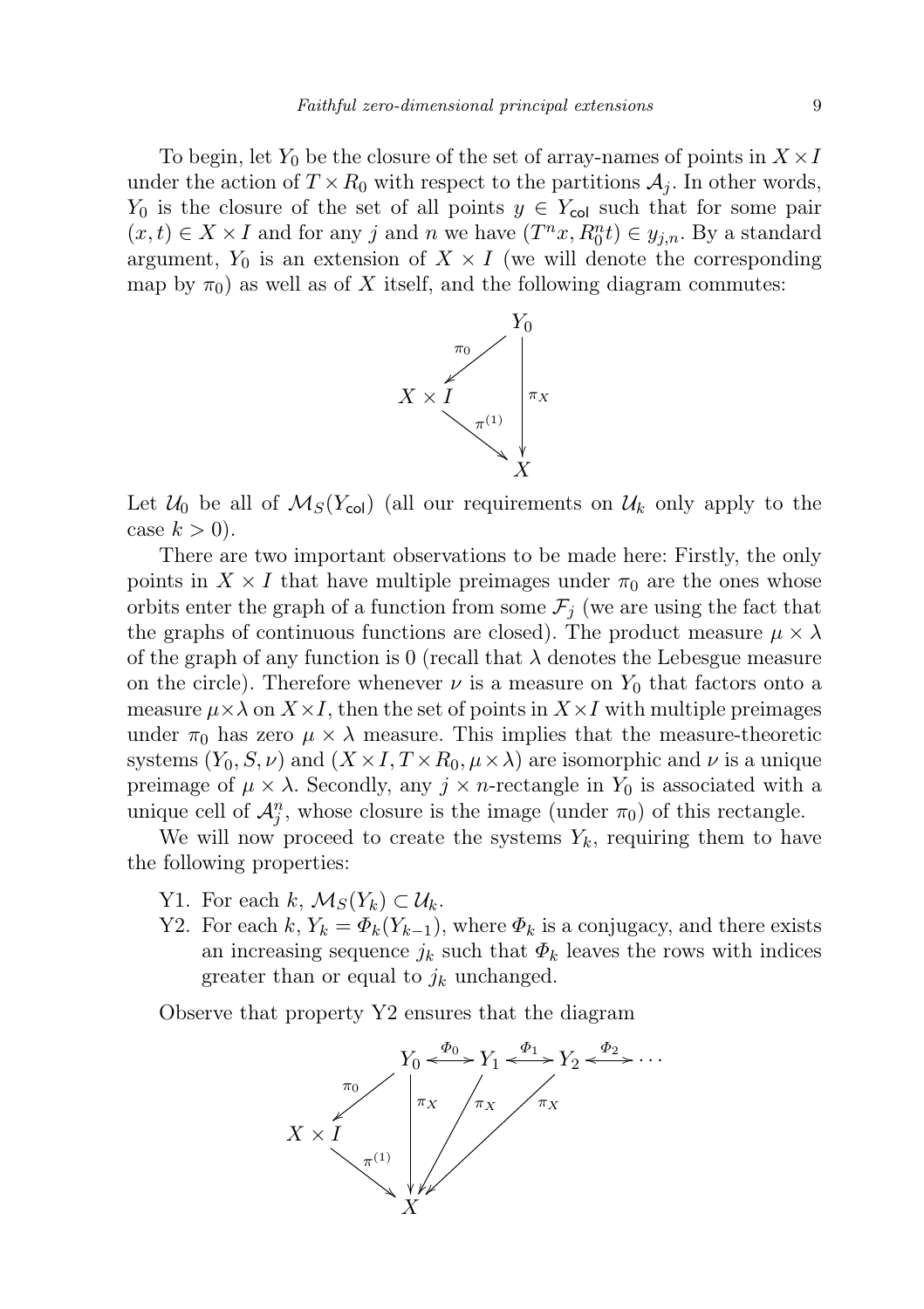commutes and that for  $j \geq j_k$  we still have a one-to-one correspondence between the rectangles of size  $j \times n$  in  $Y_k$  and the cells of  $\mathcal{A}_{j}^{n}$ , since this correspondence depends only on the contents of row j. Throughout,  $\pi_k$  will denote the factor map of  $Y_k$  onto  $X \times I$  defined by composing the factorization  $\pi_0$  of  $Y_0$  with the conjugacy between  $Y_0$  and  $Y_k$ .

To facilitate the description of the induction steps (and the proof of the properties of the systems obtained), we will endow  $Y_{\text{col}}$  (and thus every  $Y_k$ ) with two additional rows, each over the alphabet  $\{0, 1, \ldots, \infty\}$ . We will call them the −1st row (the *marker row*) and the −2nd row (the *jump-point* row). (To avoid accumulation of references to index zero, we do not define the 0th row.) These new rows are purely auxiliary; they are determined by other rows, and whenever we calculate entropies or the distance between measures, we ignore them (that is, we technically calculate entropies and distances on the factor of  $Y_{\text{col}}$  obtained by discarding these two rows). Furthermore, for any  $Y_k$  the marker and jump-point rows contain only symbols not exceeding  $k$ , in particular in  $Y_0$  both rows consist entirely of zeros. We will say that a point  $y \in Y_{\text{col}}$  has a marker of order k at position n if  $y_{-1,n} \geq k$ . Let  $F_k^*$  be the set of points that have a marker of order k at position 0 and let  $N_k^*$  be the smallest gap between markers of order k for all  $y \in Y_{\text{col}}$ . Similarly, we say that y has a jump point of order k at position n if  $y_{-2,n} = k$  (note that in this case we use equality rather than inequality—the reason is that a marker of high order can and should also be considered a marker of any lower order, which is not the case for jump points).

We proceed with the induction.  $Y_0$  (and  $\mathcal{U}_0$ ) has already been defined. Suppose we have defined the system  $Y_{k-1}$  and the set  $\mathcal{U}_{k-1}$  (and the numbers  $j_1$  through  $j_{k-1}$ ). Our task is to create the set  $\mathcal{U}_k$  satisfying the requirements U1–U4 and a system  $Y_k$  such that  $\mathcal{M}_S(Y_k) \subset \mathcal{U}_k$ . Let  $\mathcal{P}_{k-1}$  be the set of all measures on  $Y_{k-1}$  that factor by  $\pi_{k-1}$  onto measures of the form  $\mu \times \lambda$  on  $X \times I$ . As stated above, if  $\nu \in \mathcal{P}_{k-1}$  and  $\nu$  factors onto  $\mu \times \lambda$ , then  $(Y, S, \nu)$ and  $(X \times I, T \times R_0, \mu \times \lambda)$  are measure-theoretically isomorphic. It follows that for any  $\nu$  in  $\mathcal{P}_{k-1}$  we have

$$
h(\nu \mid X) = h(\mu \times \lambda \mid X) = 0,
$$

so in particular  $h_{\nu}(\mathcal{R}_k | X) = 0$ . As noted earlier,  $h(\nu, \mathcal{R}_k | X)$  is upper semicontinuous at  $\nu$ , provided  $\nu(\partial R) = 0$  for every  $R \in \mathcal{R}_k$ . This is the case for any  $\nu$  since cylinders (being clopen) have empty boundaries. Therefore every measure in  $\mathcal{P}_{k-1}$  has a neighborhood where  $h(\nu, \mathcal{R}_k | X) < \varepsilon_k$ . As  $\mathcal{P}_{k-1}$  is compact, by choosing a finite number of such neighborhoods covering  $\mathcal{P}_{k-1}$ we can simply assume that there exists some neighborhood  $\mathcal{V}_k$  of  $\mathcal{P}_{k-1}$  such that for any measure  $\nu \in \mathcal{V}_k$  we have  $h(\nu, \mathcal{R}_k | X) < \varepsilon_k$ . Since  $Y_{k-1}$  is conjugate to  $Y_0$ , each  $\mu \times \lambda$  has a unique preimage on  $Y_k$ , which is to say that every measure  $\mu$  on X has exactly one preimage in  $\mathcal{P}_{k-1}$ . This implies that there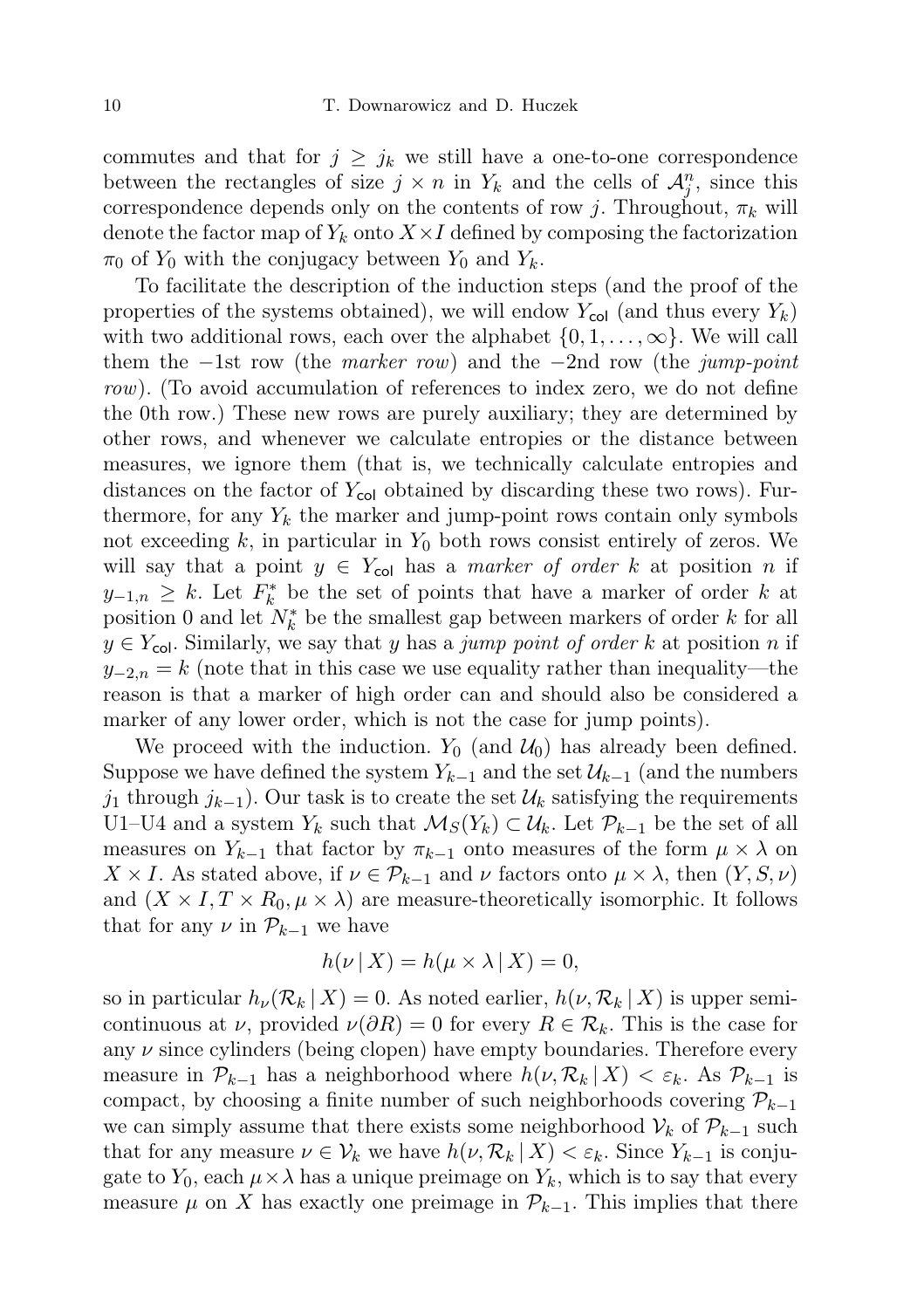exists a neighborhood  $\mathcal{V}'_k$  of  $\mathcal{P}_{k-1}$  satisfying U3. Finally, since the sets  $\mathcal{P}_{k-1}$ and the set of all periodic measures with period up to  $k-1$  are closed and disjoint ( $\mathcal{P}_{k-1}$  contains no periodic measures), there exists an open neighborhood  $\mathcal{V}_k''$  of  $\mathcal{P}_{k-1}$  that contains no periodic measures with period up to k − 1. It is clear that the set  $\mathcal{U}_k = \mathcal{U}_{k-1} \cap \mathcal{V}_k \cap \mathcal{V}'_k \cap \mathcal{V}''_k$  has properties U1–U4.

We must now construct the system  $Y_k$  whose invariant measures satisfy condition Y1, i.e. are all in  $\mathcal{U}_k$  (also making them satisfy Y2). In other words, we must ensure that every invariant measure on  $Y_k$  is close (in  $\mathcal{M}_S(Y_{\text{col}}))$ ) to some measure on  $Y_{k-1}$  that factors onto a product measure of the form  $\mu \times \lambda$  on  $X \times I$ . To this end we will employ the following lemma (which we copy from [\[D-H\]](#page-17-2) with the proof):

<span id="page-10-0"></span>LEMMA 3.3. For any measure  $\mu$  on X and any neighborhood  $U_{\mu \times \lambda}$  of  $\mu \times \lambda$  in  $\mathcal{M}(X \times I)$  there exists a neighborhood  $U_{\mu}$  of  $\mu$  in  $\mathcal{M}(X)$ , an irrational rotation  $R_{\mu}$  of the one-dimensional torus and a number  $N_{\mu}$  such that for any  $(x,t) \in X \times I$  and any  $n > N_{\mu}$  the condition  $\mathbf{A}_n^T(\delta_x) \in U_{\mu}$  implies that  $\mathbf{A}_n^{T \times R_\mu}(\delta_{(x,t)}) \in U_{\mu \times \lambda}.$ 

*Proof.* First note that for any measure  $\mu$  in  $\mathcal{M}_T(X)$  there exists an irrational rotation  $R_\mu$  disjoint from  $\mu$  (i.e. the only  $(T \times R_\mu)$ -invariant measure on  $X \times I$  with marginals  $\mu$  and  $\lambda$  is  $\mu \times \lambda$ ). Indeed, let  $R_{\mu}$  be a rotation by  $\alpha$ such that  $e^{2ni\pi\alpha}$  is not an eigenvalue of T for any n (since any measure has at most countably many eigenvalues, such an  $\alpha$  exists). Since the maximal spectral type of  $(I, R_{\mu}, \lambda)$  is concentrated on the set  $A = \{e^{2ni\pi\alpha}\}_{n>0}$ , it is mutually singular with the maximal spectral type of  $(X, T, \mu)$  (since no element of A is an eigenvalue of T). Therefore  $(I, R_{\mu}, \lambda)$  and  $(X, T, \mu)$  are spectrally disjoint, and thus also disjoint (see [\[T\]](#page-18-0)).

Suppose the statement of the lemma is not true. Then there exists a sequence of measures  $\mathbf{A}_n^{T \times R_\mu}(\delta_{(x_n,t_n)})$  such that  $\mathbf{A}_n^T(\delta_{x_n})$  converges to  $\mu$  yet the  ${\bf A}_n^{T \times R_\mu}(\delta_{(x_n,t_n)})$  all lie outside  $U_{\mu \times \lambda}$ . Choose the limit  $\nu$  of some subsequence of  ${\bf A}_n^{T \times R_\mu}(\delta_{(x_n,t_n)})$ . It is a  $T \times R_\mu$ -invariant measure which is outside  $U_{\mu\times\lambda}$  and whose marginals are  $\mu$  (being the limit of  ${\bf A}_n^T(\delta_{x_n})$ ) and  $\lambda$  (being the only  $R_{\mu}$ -invariant measure on I). But the only  $T \times R_{\mu}$ -invariant measure with marginals  $\mu$  and  $\lambda$  is  $\mu \times \lambda$ , which is in  $U_{\mu \times \lambda}$ —a contradiction.

Note that  $Y_0$  has the property that each of its elements is entirely determined by its rows with indices larger than some  $j$  (this is true for every  $j \geq 1$ ). Since  $Y_{k-1}$  is topologically conjugate to  $Y_0$  and has the same rows from  $j_{k-1}$  onwards, every element of  $Y_{k-1}$  is entirely determined by the rows from  $j_{k-1}$  onwards. Recall that the system  $Y_{k-1}$  is equipped with two extra rows: the marker row labeled  $-1$  and the jump-point row labeled  $-2$  (which we have not discussed yet, and which are entirely zeros in  $Y_0$ , which are de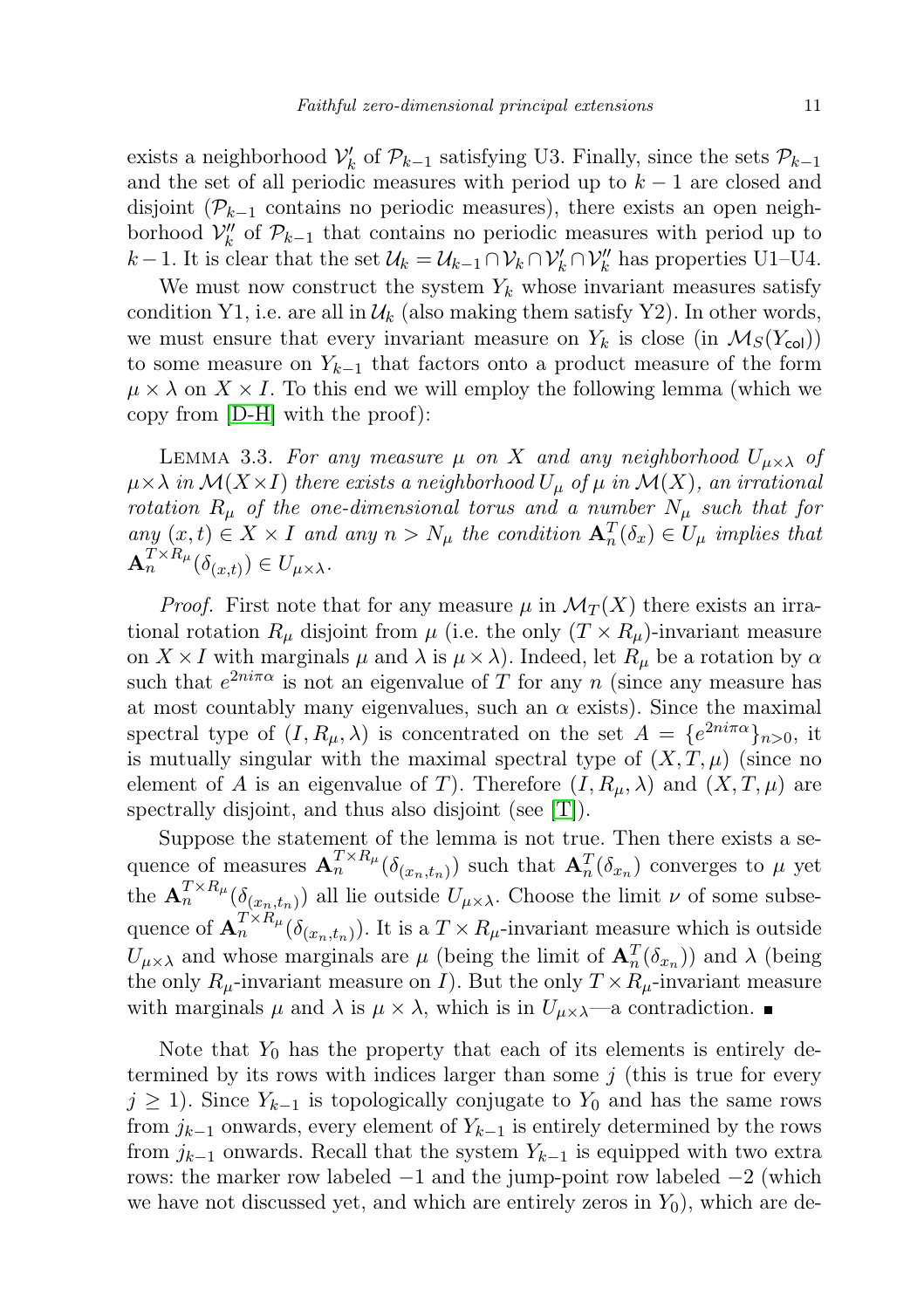termined by the positive-indexed rows. From what was said in the preceding sentence, the rows  $-1, -2$  are determined by the rows from  $j_{k-1}$  onwards. It follows that for any  $y \in Y_{k-1}$  we can determine  $y_{i,0}$  for  $j \leq j_{k-1}$  (including  $j = -1, -2$ ) by looking at a large enough rectangle (symmetric about column zero) in y, of size independent of y, contained in the rows from  $j_{k-1}$ onwards.

Moreover, for  $j \geq j_{k-1}$ , the inequality  $(T \times R_0)^{-1}(\mathcal{A}_j) \vee \mathcal{A}_j \vee (T \times R_0)\mathcal{A}_j$  $\prec A_{i+1}$  means that each symbol determines the three consecutive symbols in the preceding row (i.e. knowing  $y_{j,m}$  we know  $y_{j-1,m-1}, y_{j-1,m}$  and  $y_{j-1,m+1}$ ). Therefore if we choose  $j_k$  large enough, the symbol  $y_{j_k-1,0}$  alone suffices to determine the aforementioned rectangle in  $y$ , and thus to determine  $y_{j,0}$  for all  $j \leq j_{k-1}$  (including  $j = -1$  and  $j = -2$ ). Clearly, the symbols  $y_{j,0}$  for  $j_{k-1} < j \leq j_k - 1$  are also determined by  $y_{j_k-1,0}$ . Concluding, for every  $y \in Y_{k-1}$  and every n, the symbol  $y_{j_k-1,n}$  determines all the symbols  $y_{j,n}$  for  $j = -2, -1, 1, 2, \ldots, j_k - 1.$ 

As the open set  $\mathcal{U}_k$  contains the compact set  $\mathcal{P}_{k-1}$ , there exists some number  $\varepsilon$  such that the  $\varepsilon$ -neighborhood of  $\mathcal{P}_{k-1}$  is contained in  $\mathcal{U}_k$ . By increasing  $j_k$  (if necessary) we can find  $\delta$  and  $d_0$  such that if two measures differ by less than  $\delta$  on all rectangles of height  $j_k - 1$  (i.e., in rows 1 through  $j_k - 1$ ) and length  $d_0$  (call the family of these rectangles  $\mathcal{D}_k$ ), then the distance between these measures is less than  $\varepsilon$ .

Let d be an integer so large that  $d_0/d < \delta/5$ . For any  $T^d$ -invariant measure  $\mu$  on X the partition  $\mathcal{A}_{i\mu}^{d_0}$  $j_{k-1}^{a_0}$  (where the "exponent"  $d_0$  refers to the action of T rather than  $T^d$ , i.e.,  $\mathcal{A}_{j_k-1}^{d_0} = \bigvee_{n=0}^{d_0-1} (T \times R_0)^{-n} (\mathcal{A}_{j_k-1})$  has boundaries of  $\mu \times \lambda$  measure equal to 0. Therefore there exists a neighborhood  $U_{\mu \times \lambda}$  of  $\mu \times \lambda$  in  $\mathcal{M}(X \times I)$  such that if  $\nu \in U_{\mu \times \lambda}$  then  $|\nu(A) - (\mu \times \lambda)(A)| < \delta/5$  for every  $A \in \mathcal{A}_{j_k-1}^{d_0}$ . Moreover, possibly by making  $U_{\mu \times \lambda}$  even smaller, we can also have  $|(T^j \times R_0)(\nu)(A) - (T^j \times R_0)(\mu \times \lambda)(A)| < \delta/5$  for  $j = 0, \ldots, d-1$ .

Applying Lemma [3.3](#page-10-0) to  $U_{\mu \times \lambda}$  and  $T^d$ , we obtain for every  $\mu \in \mathcal{M}_{T^d}(X)$ an open set  $U_{\mu}$  around  $\mu$  in  $\mathcal{M}(X)$ . Out of these we select a finite family W of measures such that the union of  $U_{\mu}$ , with  $\mu$  ranging over W, covers  $\mathcal{M}_{T^d}(X)$  in  $\mathcal{M}(X)$ . The union of this cover is an open set in  $\mathcal{M}(X)$ . There exists a number N such that every measure of the form  ${\bf A}_N^{T^d}(\delta_x)$  is in  $U_\mu$  for some  $\mu \in \mathcal{W}$  (we are using Fact [2.3\)](#page-3-0). We can also assume that N is larger than the numbers  $N_{\mu}$  of Lemma [3.3](#page-10-0) for all  $\mu \in \mathcal{W}$ .

The system  $Y_{k-1}$  is aperiodic, since it is an extension of the aperiodic system  $(X \times I, T \times R_0)$ . By applying the marker lemma (Lemma [2.1\)](#page-3-1) to  $Y_{k-1}$  with the constant  $N_k = Nd$ , we obtain a set  $F_k$  (which we can assume to be contained in  $F_{k-1}^*$  such that every point of  $Y_{k-1}$  visits  $F_k$  with gaps between  $N_k$  and  $2N_k$ . The times of the visits (of a given point from  $Y_{k-1}$ ) to the set  $F_k$  will be called *preliminary markers of order k* (the "true" markers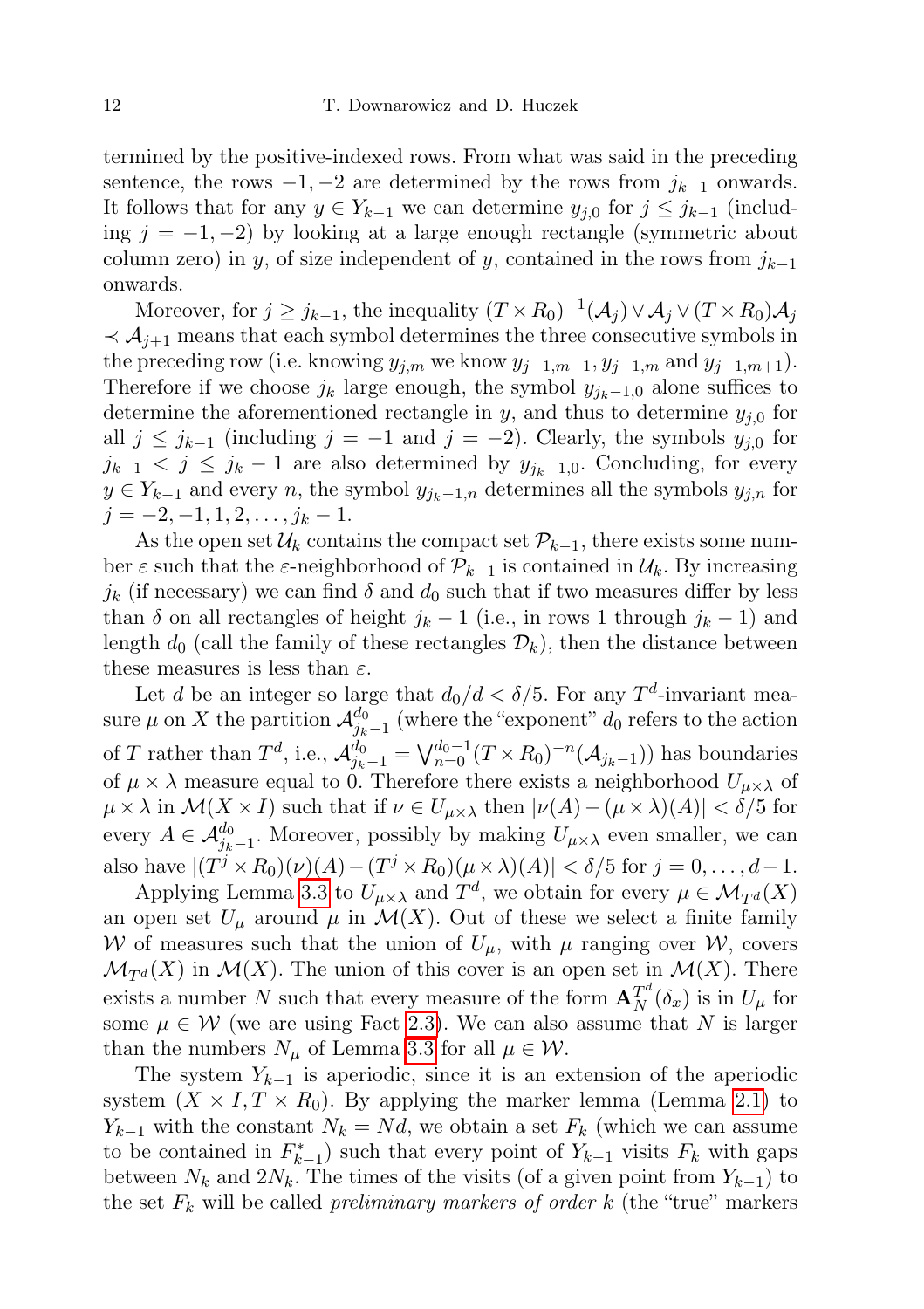of order k will be specified later, as visits to a subset  $F_k^*$  of  $F_k$ ). The set  $F_k$ decomposes into disjoint, clopen sets  $F_k^0, F_k^1, \ldots, F_k^{N_k}$  such that  $F_k^i$  consists of points returning to  $F_k$  after exactly  $N_k + i$  steps. Each  $F_k^i$  can in turn be decomposed into disjoint sets of the form  $F_k^i \cap R$ , where  $R \in \mathcal{R}_{j_k}^{N_k+i}$  (i.e. all points in the same  $F_k^i \cap R$  have the same symbols in rows 1 through  $j_k$  between the coordinate 0 and the next preliminary marker of order k). Therefore we can decompose  $F_k$  into a family  $\mathcal{C}_k$  of disjoint clopen sets (of the form  $C = F_k^i \cap R$  such that all points in a chosen  $C \in \mathcal{C}_k$  return to  $F_k$ after the same time and they all have the same content of rows 1 through  $j_k$ until that time. We will call such sets *preliminary k-rectangles* (again, the "true" k-rectangles will be defined later). Notice that, by the above rules of determining the symbols in rows  $-1, -2$ , the preliminary k-rectangle also determines the symbols in these two rows at the corresponding horizontal coordinates.

To summarize, all points in the same preliminary k-rectangle share the following properties:

- They have a preliminary marker of order  $k$  at coordinate 0.
- They all have the same symbols in rows 1 through  $j_k$  between coordinate zero and the position of the next preliminary marker of order k.
- They all have the same content of the marker and jump-point rows at the above coordinates.
- All the above is entirely determined by the last row  $j_k$  between coordinates zero and the next preliminary marker of order k.

Now, let C be a preliminary k-rectangle in  $Y_{k-1}$  and let  $N_C$  be its length (i.e. the shared return time to  $F_k$  for all points in C; a number between Nd and 2Nd). Set  $N_C' = \lfloor N_C/d \rfloor$  (the number of nonoverlapping subblocks of length d in C). Since row  $j_k$  has so far remained unaltered (and it determines the other rows in C),  $\pi_{k-1}(C)$  is the closure of a single cell of  $\mathcal{A}_k^{N_C}$ . We choose a point  $(x_C, t_C)$  from the (easily seen to be nonempty) interior of this cell, and we choose  $\mu_C \in \mathcal{W}$  such that  $\mathbf{A}_{N_C'}^{T^d}(\delta_{x_C})$  belongs to  $U_{\mu_C}$  (this is possible since  $N'_C \ge N$ ). We can assume that  $(x_C, R^i_{\mu_C} R_0^{-id} t_C)$  (for all  $i = 0, 1, \ldots, N_C'$  enters the boundary of no set from  $A_{j_k}$  over  $2N_k$  iterations of  $T \times R_0$ .

This implies that, for each i as above, all preimages under  $\pi_{k-1}$  of the point  $(x_C, R^i_{\mu_C} R_0^{-id} t_C)$  have a common preliminary k-rectangle (the content of rows 1 through  $j_k$  at coordinates 0 through  $N_C$ ). We denote this preliminary k-rectangle by  $C_i$  (in particular,  $C_0 = C$ ).

We now establish the jump points of order k for C as follows: For  $i =$  $0, \ldots, N_C' - 1$ , let  $n_i$  be the closest number to *id* such that: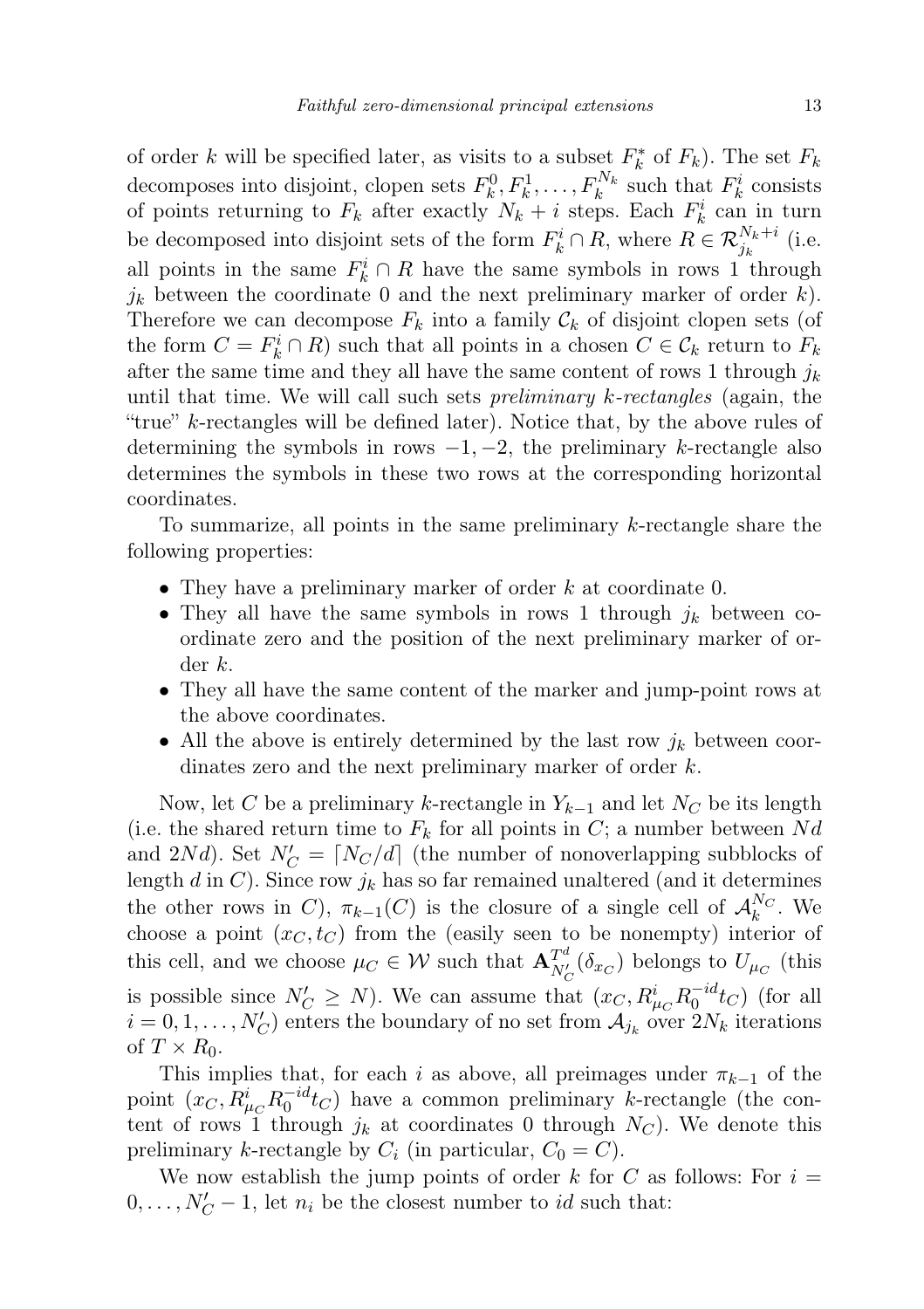- For each  $l < k$ , if we set  $L_l(i)$  to be the last (true) marker of order l before position  $n_i$  in  $C_{i-1}$ , and  $R_l(i)$  to be the first marker of order l after position  $n_i$  in  $C_i$ , then both  $R_l(i) - n_i$  and  $n_i - R_l(i)$  are greater than  $N_l/3$ .
- With the notation as above, there are no jump points of order greater than l between positions  $L_l(i)$  and  $n_i$  in  $C_{i-1}$ , and between  $n_i$  and  $R_l(i)$  in  $C_i$ .

In informal terms,  $n_i$  is a position close to *id* that is "reasonably" distant from all markers and does not fall between such pairs of consecutive markers of order  $l$ , which are already separated by a jump point of order greater than l (and smaller than k). It is not hard to see that if  $N_k$  grows fast enough, such numbers  $n_i$  exist; moreover, we can assume that each  $n_i$  differs from *id* by no more than  $N_{k-1}^*$  (recall that  $N_{k-1}^*$  is the smallest possible gap between markers of order  $k-1$ ). To make the notation in the formulas below homogeneous, we also let  $n_0 = 0$ .

Now we define the image  $\Phi_k(C)$  as follows: For each  $i = 1, \ldots, N_C'$ , in rows 1 to  $j_k - 1$ , we replace in C the content of columns  $n_i$  up to (not including)  $n_{i+1}$  with the content of the same columns from  $C_i$ , including markers and jump points. (Note that we make no changes in row  $j_k$ , the final row of  $C$ .) Also, for every i (as above) we put the symbol k at position  $n_i$  of the jump point row.

The mapping  $\Phi_k$  (formally defined on preliminary k-rectangles) induces a map on  $Y_{k-1}$  (which we will denote by the same symbol  $\Phi_k$ ) in a natural way, as a code replacing preliminary *k*-rectangles by their images. Let  $Y'_k$  be the image of  $Y_{k-1}$  under this block code. This is a preliminary (yet conjugate) version of the "true" system  $Y_k$ , which will be obtained a moment later, by inserting the "true" markers of order  $k$  into the marker row. Note that the column condition is preserved (hence  $Y'_k \subset Y_{\text{col}}$ ): Since the code replaces the columns up to row  $j_k - 1$  by other columns existing in  $Y_{k-1}$ , it can only introduce a violation of the column condition between rows  $j_k - 1$ and  $j_k$ . However, observe that the symbols appearing in rows  $j_k - 1$  and  $j_k$  at the same position n in an image  $\Phi_k(C)$  of a preliminary k-rectangle, both correspond to cells (of the partitions  $\mathcal{A}_{j_k-1}$  and  $\mathcal{A}_{j_k},$  respectively) whose projections on the first coordinate both contain the point  $T^n x_C$ , which easily implies the column condition.

We will now show that any invariant measure on  $Y'_k$  is in  $\mathcal{U}_k$ . In order to do this, it suffices to show that if C is a preliminary k-rectangle in  $Y'_k$ , then any rectangle  $D \in \mathcal{D}_k$  (of length  $d_0$ ) occurs in C with frequency close to some  $\nu_C(D)$ , where  $\nu_C \in \mathcal{P}_k$ . For ease of calculation, we first assume that the jump points in C are regularly spaced d positions apart, i.e.  $n_i = id$ . Since  $d_0/d < \delta/5$ , the frequency of occurrences of D in C (say,  $\mathsf{fr}_C(D)$ ) differs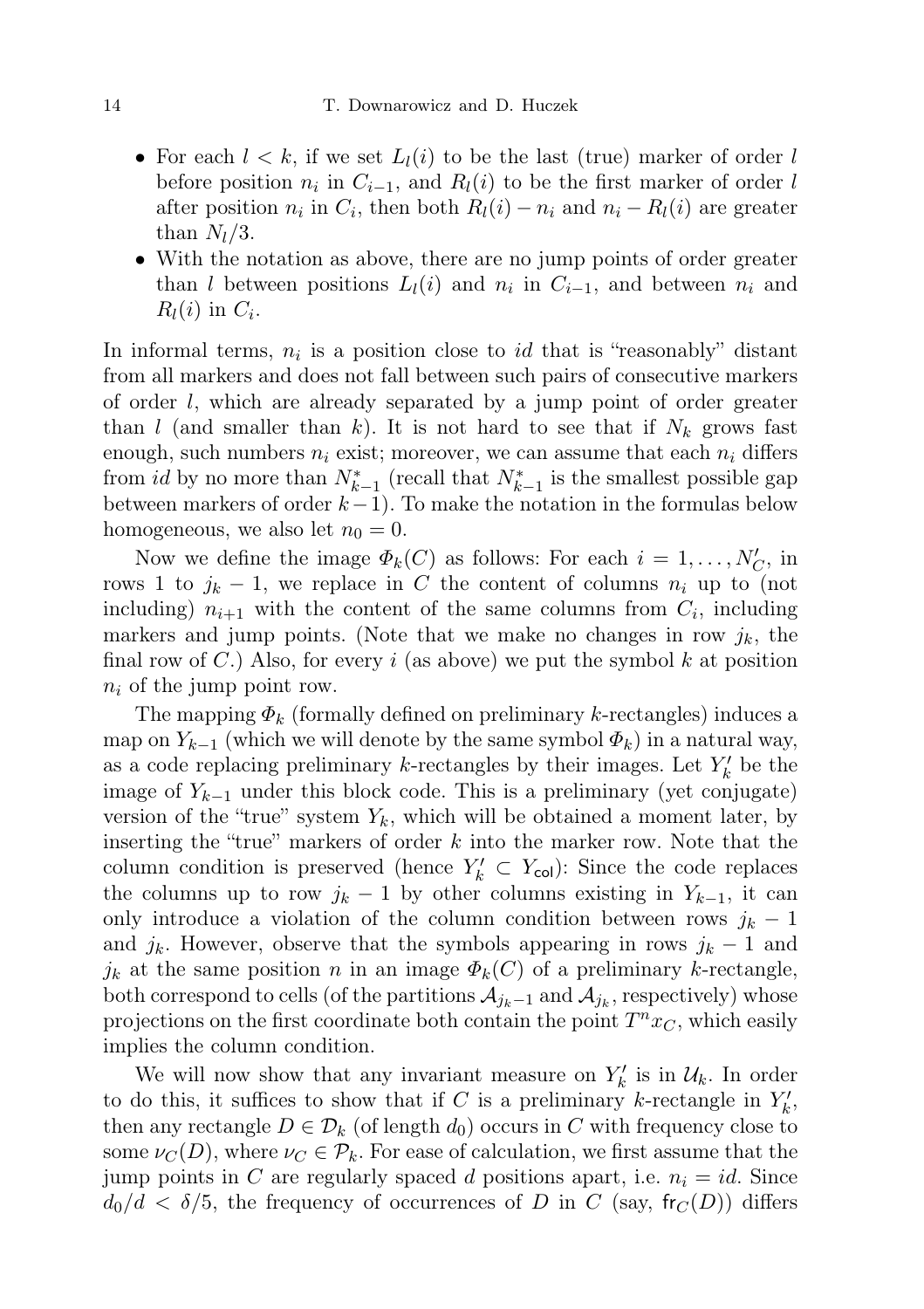by at most  $\delta/5$  from the average frequency of its occurrences in consecutive segments of length  $d$ , i.e. from the expression

$$
\frac{1}{N_C'}\sum_{i=0}^{N_C'-1} \mathrm{fr}_{C[id,(i+1)d-1]}(D).
$$

However, due to the aforementioned correspondence between rectangles and cells in the product,

$$
\mathsf{fr}_{C}[id,(i+1)d-1](D) \approx \mathbf{A}_d^{T \times R_0} \delta_{(T^{id}x_C,R^i_{\mu_C}tc)}(\pi_{k-1}(D)),
$$

because the bottom row of  $C(id,(i+1)d-1]$  is a fragment of the orbit-name of  $(x_C, R^i_{\mu_C} R_0^{-id} t_C)$  under  $T \times R_0$  with respect to  $\mathcal{A}_{j_k}$ . The error of this approximation comes only from the "end effect" and is at most  $d_0/d < \delta/5$ . Therefore,

$$
\begin{split}\n\text{fr}_{C}(D) & \stackrel{2\delta/5}{\approx} \frac{1}{N'_{C}} \sum_{i=0}^{N'_{C}-1} \mathbf{A}_{d}^{T \times R_{0}} \delta_{(T^{id}x_{C}, R^{i}_{\mu_{C}}t_{C})}(\pi_{k-1}(D)) \\
&= \frac{1}{N'_{C}} \sum_{i=0}^{N'_{C}-1} \left( \frac{1}{d} \sum_{j=0}^{d-1} \mathbf{1}_{\pi_{k-1}(D)}(T^{id+j}x_{C}, R^{i}_{\mu_{C}}R^{j}_{0}t_{C}) \right) \\
&= \frac{1}{dN'_{C}} \sum_{i=0}^{N'_{C}-1} \sum_{j=0}^{d-1} \mathbf{1}_{\pi_{k-1}(D)}(T^{id+j}x_{C}, R^{i}_{\mu_{C}}R^{j}_{0}t_{C}) \\
&= \frac{1}{d} \sum_{j=0}^{d-1} \left( \frac{1}{N'_{C}} \sum_{i=0}^{N'_{C}-1} \mathbf{1}_{\pi_{k-1}(D)}(T^{id+j}x_{C}, R^{i}_{\mu_{C}}R^{j}_{0}t_{C}) \right) \\
&= \frac{1}{d} \sum_{j=0}^{d-1} \mathbf{A}_{N'_{C}}^{T^{d} \times R_{\mu_{C}}} \delta_{(T^{j}x_{C}, R^{j}_{0}t_{C})}(\pi_{k-1}(D)).\n\end{split}
$$

By Lemma [3.3,](#page-10-0)  $\mathbf{A}_{N'}^{T^d \times R_{\mu_C}}$  $N_C^{\prime}$   $\delta_{(x_C, t_C)} \in U_{\mu_C \times \lambda}$ , which implies

$$
\mathbf{A}_{N_C'}^{T^d \times R_{\mu_C}} \delta_{(T^j x_C, R_0^j t_C)}(\pi_{k-1}(D)) \stackrel{\delta/5}{\approx} (T^j \mu_C \times \lambda)(\pi_{k-1}(D)).
$$

Therefore,

$$
\mathrm{fr}_C(D) \stackrel{3\delta/5}{\approx} \frac{1}{d} \sum_{j=0}^{d-1} (T^j \mu_C \times \lambda)(\pi_{k-1}(D)) = \left( \left( \frac{1}{d} \sum_{j=0}^{d-1} T^j \mu_C \right) \times \lambda \right) (\pi_{k-1}(D)).
$$

Since  $d^{-1} \sum_{j=0}^{d-1} T^j \mu_C$  is a T-invariant measure (as  $\mu_C$  was  $T^d$ -invariant), we conclude that for every rectangle  $D \in \mathcal{D}_k$  we have (provided that d and then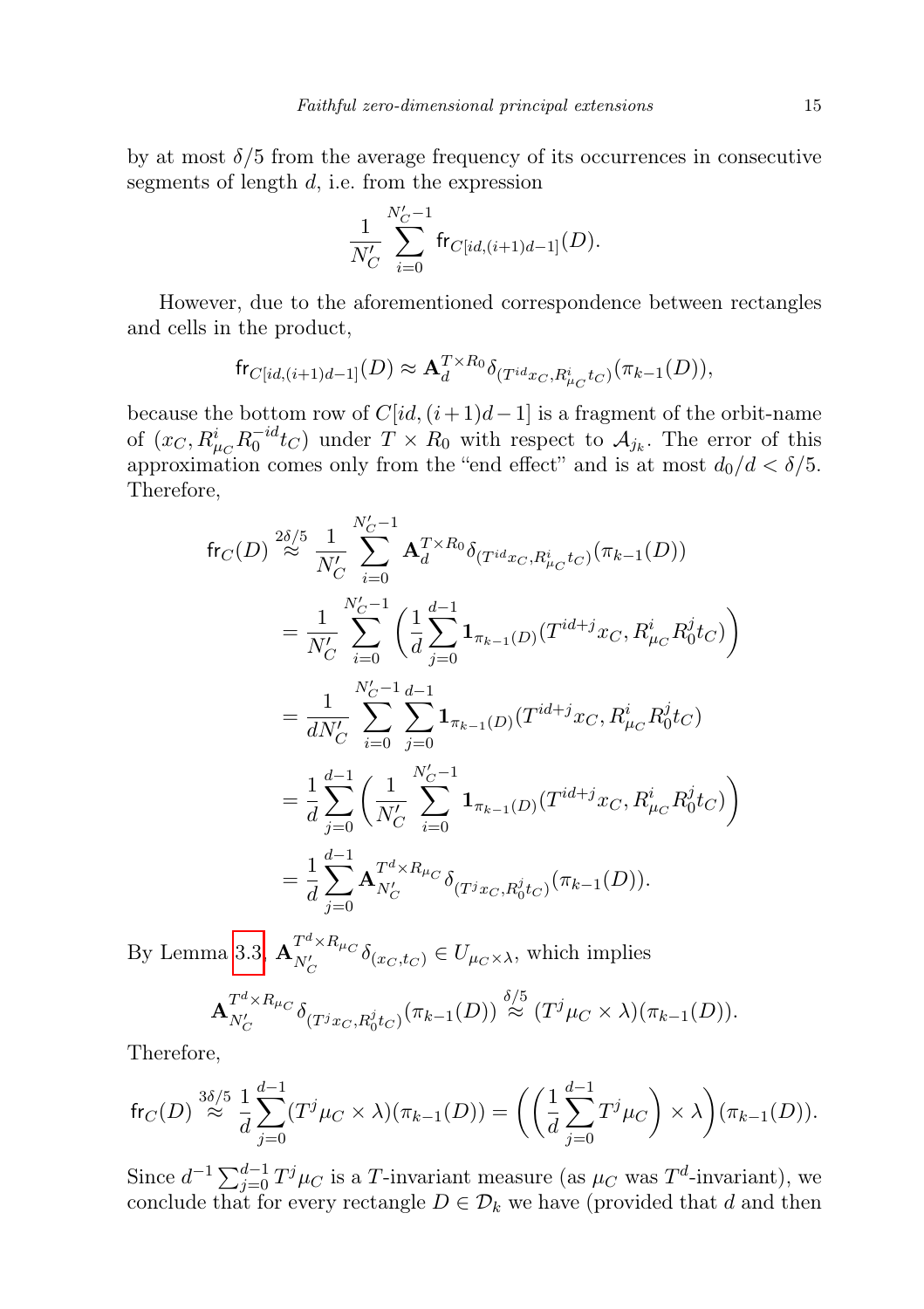N were chosen large enough)

$$
|\text{fr}_C(D) - \nu_C(D)| < \frac{3\delta}{5},
$$

where  $\nu_C \in \mathcal{P}_k$  is the unique measure on  $Y_{k-1}$  which is the preimage of  $(d^{-1}\sum_{j=0}^{d-1}T^j\mu_C)\times\lambda$ . Recall that the above calculation was based on the assumption that the jump points were exact multiples of d. Even if that is not the case, each  $n_i$  differs from  $id$  by less than  $N_{k-1}^*$ . Therefore, if  $N_{k-1}^*/d < \delta/5$  (which we can assume), the relative error in  $n_i \approx id$  is also less than  $\delta/5$ , and thus in the general case

$$
|\mathsf{fr}_C(D) - \nu_C(D)| < \frac{4\delta}{5}.
$$

If  $N_k$  is large enough, then for any invariant measure  $\nu$  on  $Y'_k$ ,  $\nu(D)$ differs by no more than  $\delta/5$  from some convex combination of the form  $\sum_{m=1}^{M} \alpha_m \text{fr}_{C_m}(D)$  (with the  $\alpha_m$  and  $C_m$  depending only on  $\nu$ , and not on D). Therefore  $|\nu(D) - \sum_{m=1}^{M} \alpha_m \nu_{C_m}(D)| < \delta$  for all D. But  $\sum_{m=1}^{M} \alpha_m \nu_{C_m} \in \mathcal{P}_k$ , and thus  $\nu \in \mathcal{U}_k$ , as required.

We have now ensured that in  $Y'_k$  any rectangle D from  $\mathcal{D}_k$  occurs between two consecutive preliminary markers of order k with frequency close to some product measure in  $X \times I$  of the cell corresponding to D. However, in the subsequent steps of the induction we will "cut" the rectangles at the jump points of higher orders. The way we choose the jump points ensures that any (true) k-rectangle will be cut at most once throughout the remaining steps and that the cut will fall between  $1/3$  and  $2/3$  of its length. Therefore if we now define the "true" k-rectangles to be so much longer (than the preliminary k-rectangles) that any  $D \in \mathcal{D}_k$  occurs with controlled frequency over 1/3 of the length of the new rectangle, this property will be preserved throughout the subsequent steps of the induction.

Given the above, let  $N_k^* = 3N_k/\delta$  and apply the marker lemma to  $Y_k'$  with the constant  $N_k^*$ . We obtain a set  $F_k^*$  which we can assume to be a subset of  $F_k$ . For any  $y \in Y'_k$ , if  $S^n(y) \in F_k^*$ , we put the symbol k at position n in the marker row of y (these are the "true" markers of order k). Let  $Y_k$  be the system thus obtained. Also, define the ("true") k-rectangles as the rectangles in rows  $-2$  through  $j_k$  between two consecutive markers of order k.

Observe that now, if C is any rectangle (in rows 1 through  $j_k$ ) appearing in  $Y_k$ , starting or ending at a marker of order k and extending at least  $N_k^*/3$ to the right (resp. left) of it but not beyond the next marker of order  $k$ , then for any  $D \in \mathcal{D}_k$  we have  $\mathsf{fr}_C(D) \approx \nu(D)$  (up to  $\delta$ ) for some  $\nu \in \mathcal{P}_k$ . The rule of choosing the jump points ensures that this last property (involving markers of order k) passes to elements of all systems  $Y_{k'}$  for all  $k' \geq k$ .

We are now ready to define the desired faithful zero-dimensional principal extension. First replace each  $Y_k$  by a system obtained by deleting rows  $-1$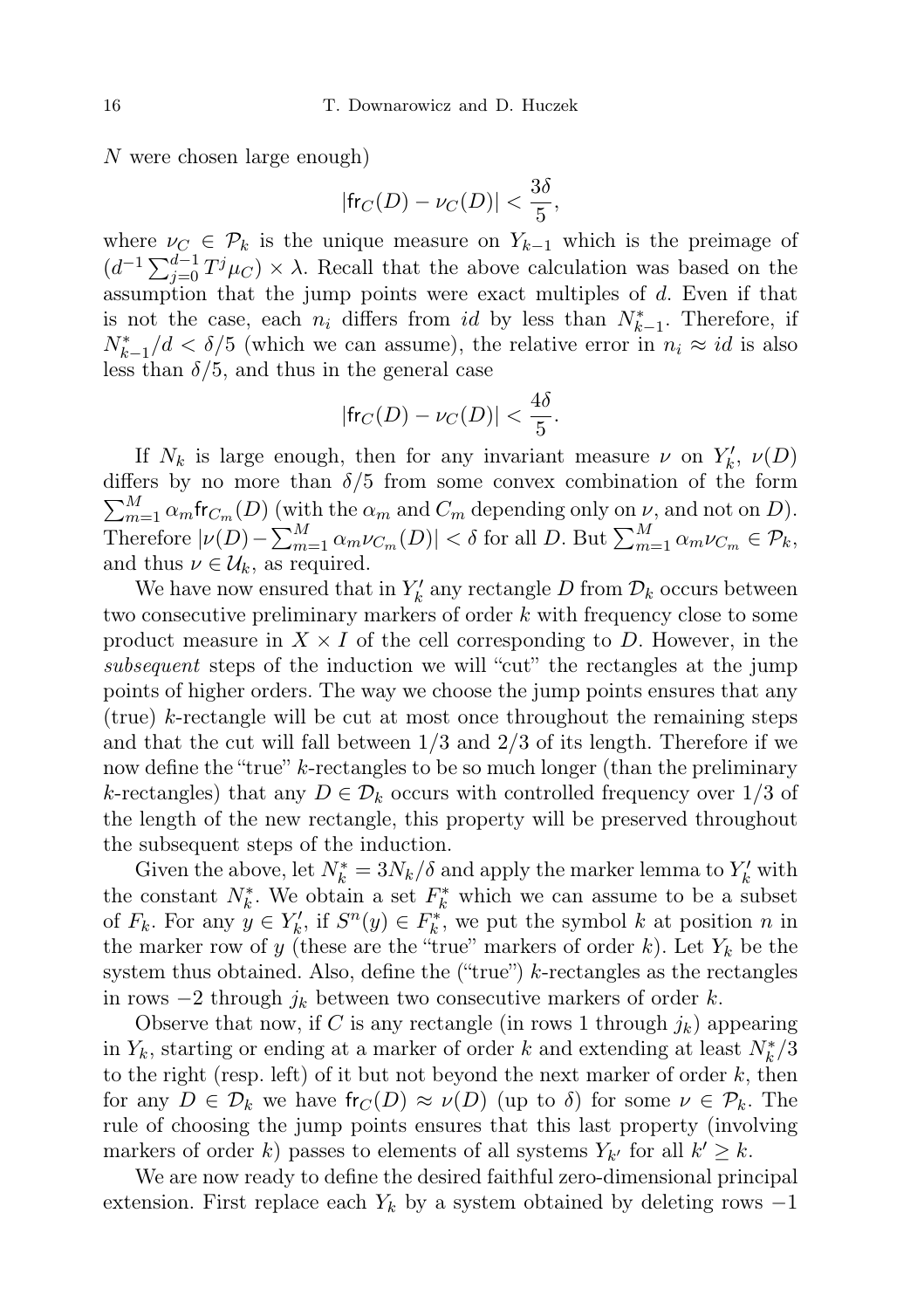and  $-2$ . Now set

$$
Y = \bigcap_{m=1}^{\infty} \overline{\bigcup_{k=m}^{\infty} Y_k}.
$$

In other words, Y is the set of all points y such that  $y = \lim_k y_k$ ,  $y_k \in Y_k$ (without regard to markers and jump points).

Note that if  $k > l$ , then any *l*-rectangle in  $Y_k$  is either exactly some l-rectangle from  $Y_l$  (if it contains no jump points of order greater than l) or a concatenation of fragments of two such l-rectangles, each of length at least 1/3 of the original. Let  $\nu$  be any invariant measure on Y. For each large enough  $k, \nu$  is well-approximated by the periodic measure carried by some rectangle C of height  $j_l$  and length  $N > 2N_l$ . Since C must occur in some  $Y_k$ , it is a concatenation of segments of *l*-rectangles from  $Y<sub>l</sub>$  (each such segment of length at least  $N_l^*/3$ ). This, however, means that any  $D \in \mathcal{D}_k$  occurs in C with frequency close to  $\nu_l(D)$  for some  $\nu_l \in \mathcal{P}_l$ , and thus  $\nu \in \mathcal{U}_l$ .

Since any invariant measure on Y is in  $\mathcal{U}_k$  for every k, Y obviously has no periodic invariant measures due to property U4.

To show that Y is a principal extension of X we need to show that the conditional entropy of Y with respect to X is 0 for every measure  $\nu \in \mathcal{M}_S(Y)$ . For any  $k > 0$  and  $k' > k$  we have  $h(\nu, \mathcal{R}_k | X) \leq h(\nu, \mathcal{R}_{k'} | X)$ , since  $\mathcal{R}_{k'} \succ \mathcal{R}_k$ . On the other hand, since  $\nu$  is in the set  $\mathcal{U}_{k'}$ , using property U2, we know that  $h(\nu, \mathcal{R}_{k'} | X) < \varepsilon_{k'}$ . It follows that  $h(\nu, \mathcal{R}_k | X)$  $\langle \varepsilon_{k'} \rangle$  for any  $k' > k$ , and thus  $h(\nu, \mathcal{R}_k | X) = 0$ . Hence we conclude that  $h(\nu | X)y = 0.$ 

Similarly, since  $\mathcal{M}_S(Y) \subset \mathcal{U}_k$  for every k, using property U3, if two invariant measures on  $Y$  factor onto the same measure on  $X$ , then they must be closer to each other than  $\varepsilon_k$  for all k, and thus every invariant measure on X has exactly one preimage on Y.

4. Final remarks. The result presented in this paper can be combined with the following result of J. Serafin  $|S|$ , which uses the notion of extension entropy: For a factor map  $\phi: Y \to X$ , we define

$$
h_{\text{ext}}^{\phi}(\mu) = \sup \{ h(S, \nu) : \nu \in \mathcal{M}_S(Y) \text{ and } \phi(\nu) = \mu \}.
$$

The result of [\[S\]](#page-17-7) can be phrased in two ways, the latter in terms of entropy structures and affine superenvelopes discussed in [\[B-D\]](#page-17-4):

THEOREM 4.1. Let  $(X, T)$  be a finite entropy zero-dimensional dynamical system without periodic points, and let  $\psi : (Y, S) \to (X, T)$  be a symbolic extension. Then there exists another symbolic extension  $\phi : (W, S) \to (X, T)$ such that

- (1)  $h_{\text{ext}}^{\phi} \equiv h_{\text{ext}}^{\psi}$  on  $\mathcal{M}_T(X)$ ;
- (2) every measure in  $\mathcal{M}_T(X)$  has exactly one preimage in  $\mathcal{M}_S(W)$ .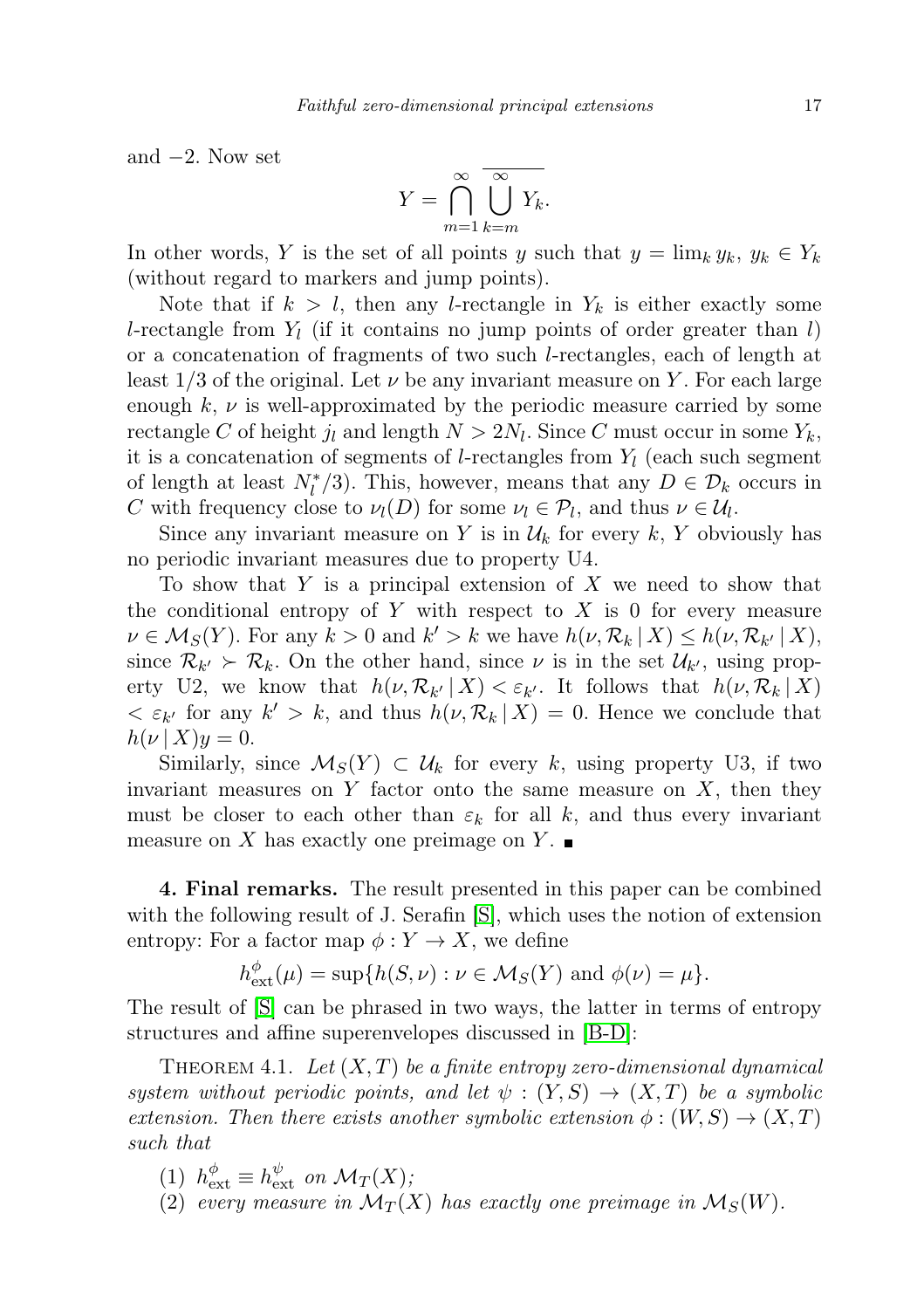THEOREM 4.2. Let  $(X, T)$  be a finite entropy zero-dimensional dynamical system without periodic points, with a given entropy structure  $\mathcal{H} = (h_k)$ . Suppose that  $E_A$  is a bounded affine superenvelope of  $H$ . Then there exists a symbolic extension  $\phi : (W, S) \to (X, T)$  such that

(1)  $h_{\text{ext}}^{\phi} = E_A;$ 

(2) every measure in  $\mathcal{M}_T(X)$  has exactly one preimage in  $\mathcal{M}_S(W)$ .

Combined with our Theorem [3.1,](#page-5-1) the above results yield the following corollaries:

COROLLARY 4.3. Let  $(X, T)$  be a finite entropy dynamical system and let  $\psi: (Y, S) \to (X, T)$  be a symbolic extension. Then there exists another symbolic extension  $\phi : (W, S) \to (X, T)$  such that

- (1)  $h_{\text{ext}}^{\phi} \equiv h_{\text{ext}}^{\psi}$  on  $\mathcal{M}_T(X)$ ;
- (2) every measure in  $\mathcal{M}_T(X)$  has exactly one preimage in  $\mathcal{M}_S(W)$ .

COROLLARY 4.4. Let  $(X, T)$  be a finite entropy dynamical system with a given entropy structure  $\mathcal{H} = (h_k)$ . Suppose that  $E_A$  is a bounded affine superenvelope of H. Then there exists a symbolic extension  $\phi : (W, S) \rightarrow$  $(X, T)$  such that

- (1)  $h_{\text{ext}}^{\phi} = E_A;$
- (2) every measure in  $\mathcal{M}_T(X)$  has exactly one preimage in  $\mathcal{M}_S(W)$ .

In particular, note that we do not have to assume the lack of periodic points in  $(X, T)$ , since the (intermediate) zero-dimensional system we obtain in Theorem [3.1](#page-5-1) has no periodic points, and thus we can immediately apply the theorems of [\[S\]](#page-17-7).

#### References

- <span id="page-17-4"></span>[\[B-D\]](http://dx.doi.org/10.1007/s00222-003-0335-2) M. Boyle and T. Downarowicz, The entropy theory of symbolic extensions, Invent. Math. 156 (2004), 119–161.
- <span id="page-17-5"></span>[\[D1\]](http://dx.doi.org/10.1007/BF02787825) T. Downarowicz, Entropy structure, J. Anal. Math. 96 (2005), 57–116.
- <span id="page-17-6"></span>[D2] T. Downarowicz, Faces of simplexes of invariant measures, Israel J. Math. 165 (2008), 189–210.
- <span id="page-17-2"></span>[D-H] T. Downarowicz and D. Huczek, Zero-dimensional principal extensions, Acta Appl. Math., to appear.
- <span id="page-17-3"></span>[Le] F. Ledrappier, A variational principle for the topological conditional entropy, in: Lecture Notes in Math. 729, Springer, 1979, 78–88.
- <span id="page-17-1"></span>[Li] E. Lindenstrauss, Mean dimension, small entropy factors and an imbedding theorem, Publ. Math. I.H.E.S. 89 (1999), 227–262.
- <span id="page-17-0"></span>[\[L-W\]](http://dx.doi.org/10.1007/BF02810577) E. Lindenstrauss and B. Weiss, Mean topological dimension, Israel J. Math. 115  $(2000), 1-24.$
- <span id="page-17-7"></span>[S] J. Serafin, A faithful symbolic extension, Comm. Pure Appl. Anal. 11 (2012), 1051–1062.